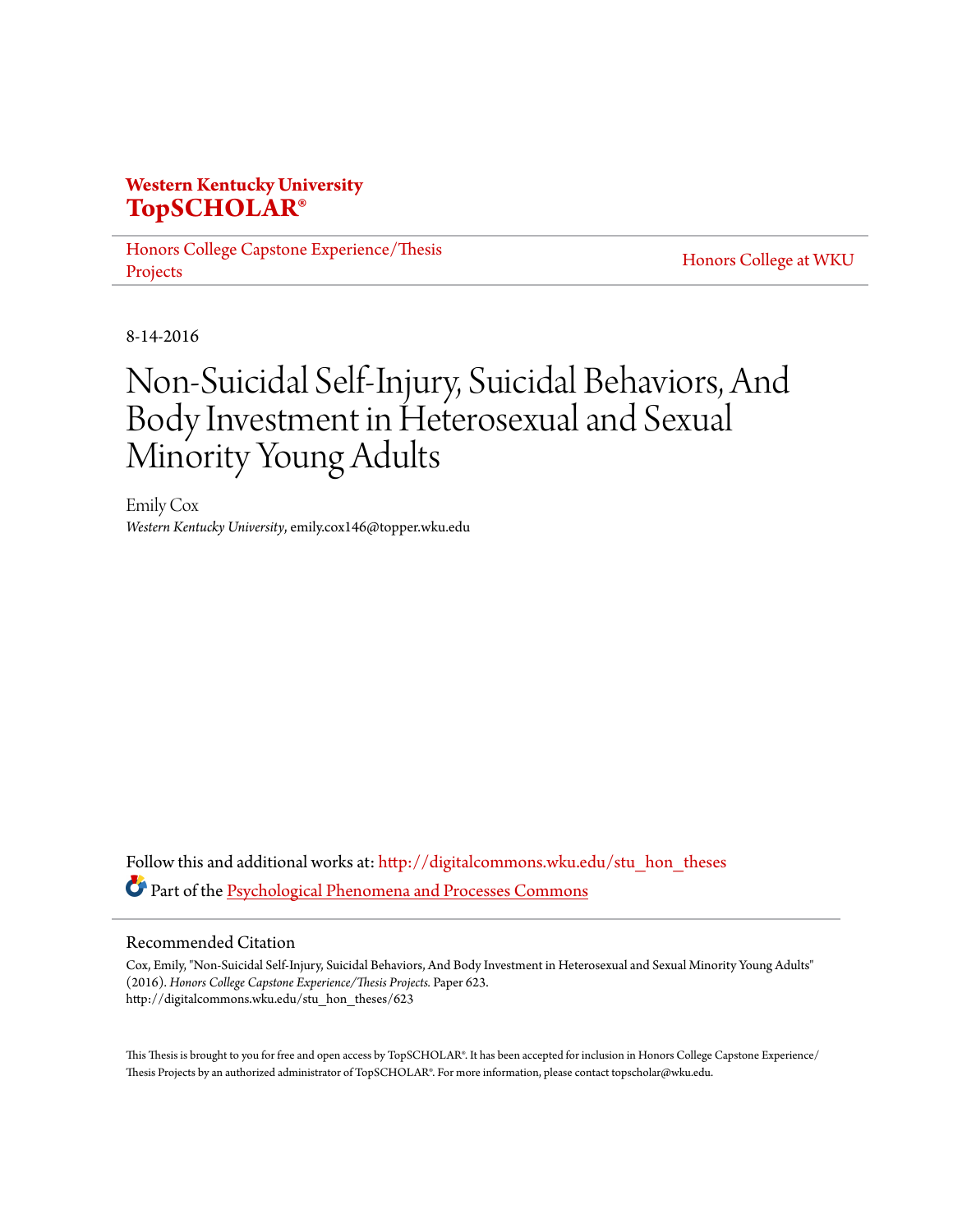## NON-SUICIDAL SELF-INJURY, SUICIDAL BEHAVIORS, AND BODY INVESTMENT IN HETEROSEXUAL AND SEXUAL MINORITY YOUNG ADULTS

A Capstone Experience/Thesis Project

Presented in Partial Fulfillment of the Requirements for

the Degree Bachelor of Science with

Honors College Graduate Distinction at Western Kentucky University

By

Emily Marie Cox

\* \* \* \* \*

Western Kentucky University 2016

CE/T Committee:

Dr. Amy Brausch, Advisor

Dr. Diane Lickenbrock

 Advisor Mr. Brian Lee Department of Psychological Sciences

Approved by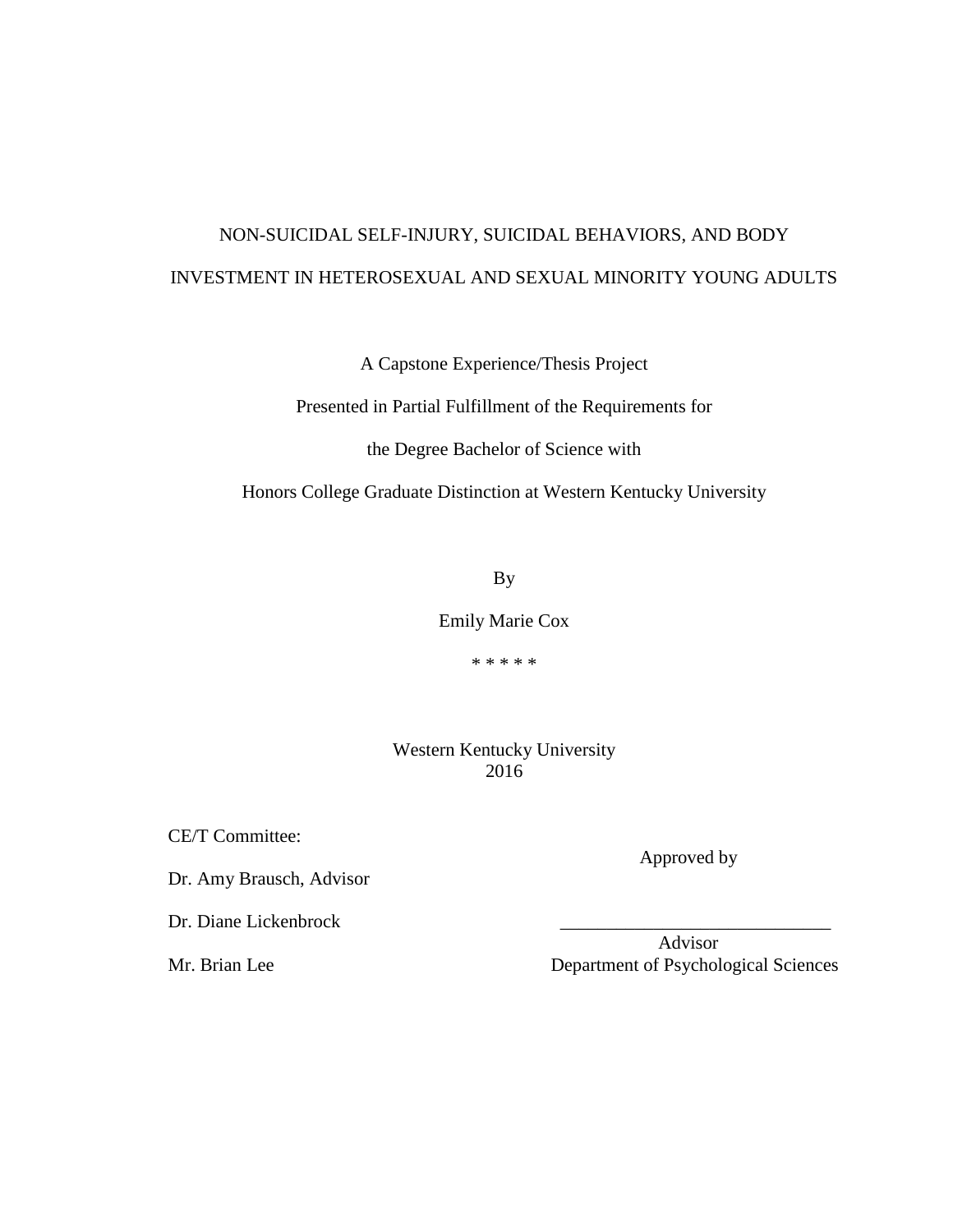Copyright by Emily M. Cox 2016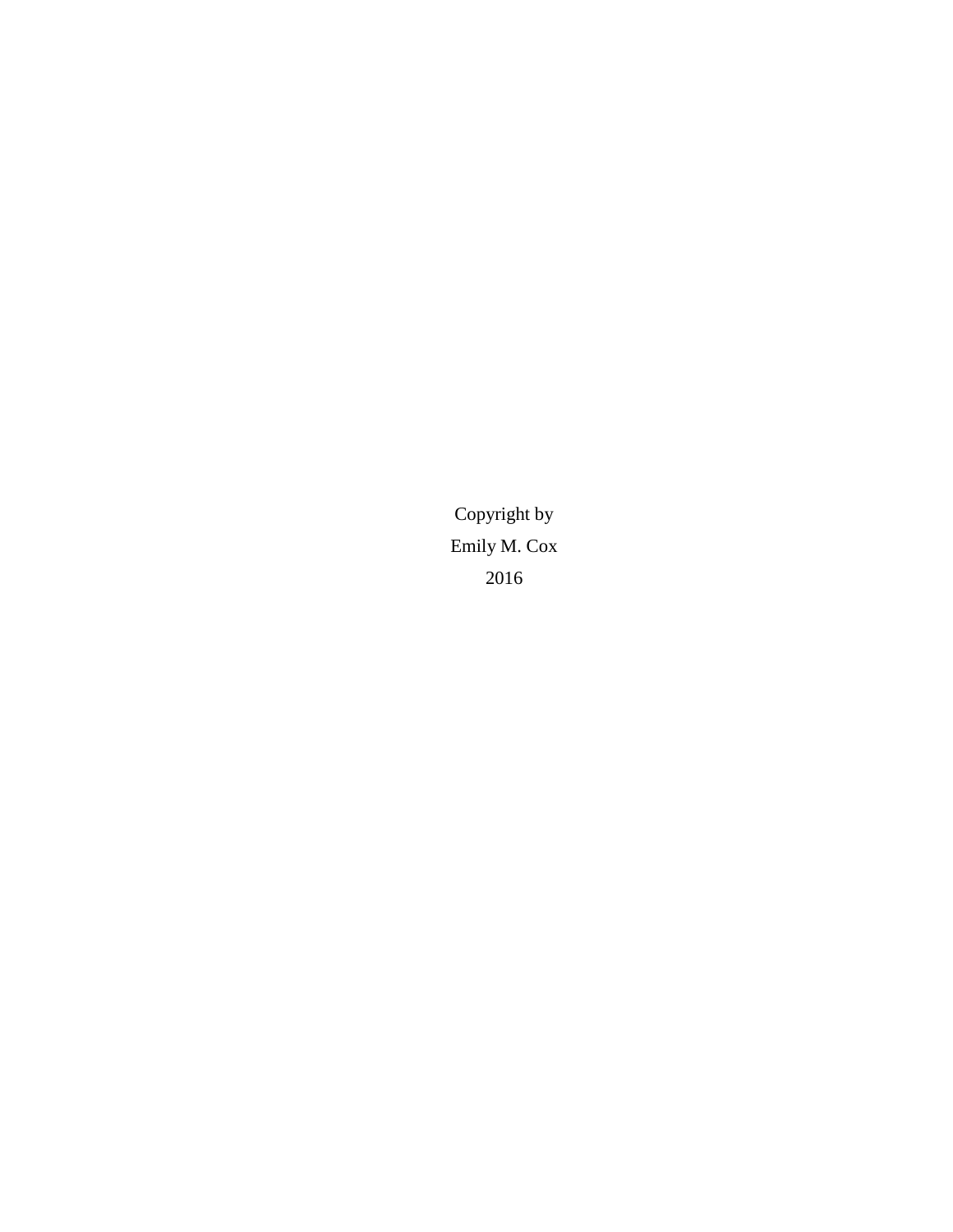#### ABSTRACT

College-aged individuals who identify with a sexual minority orientation are at high risk for non-suicidal self-injury (NSSI) and suicidal behaviors. Research is lacking on identification of factors contributing to increased risk for this population. This study examined two facets of body investment, body protection and body feelings, as they relate to NSSI, individual and total suicidal behaviors, and sexual orientation.. It was hypothesized that NSSI and individual suicidal behaviors would be more frequent in the sexual minority sample compared to the heterosexual sample, body protection and body feelings would be poorer in sexual minorities compared to the heterosexual sample, and low body protection and body feelings would be associated with increased NSSI and total suicidal behaviors. Results indicated no significant difference of prevalence of NSSI and suicidal behaviors between the heterosexual and sexual minority samples. However, sexual minorities reported more suicidal ideation. Increased suicidal behaviors and suicidal ideation, and decreased body protection were significantly correlated with sexual orientation. Decreased body protection was a significant predictor of NSSI frequency, and poor body feelings and decreased body protection were significant predictors of suicidal behavior for the whole sample. Findings of this study may provide direction for important sexual minority research and treatment.

*Keywords:* suicidal behaviors, NSSI, sexual minority, body image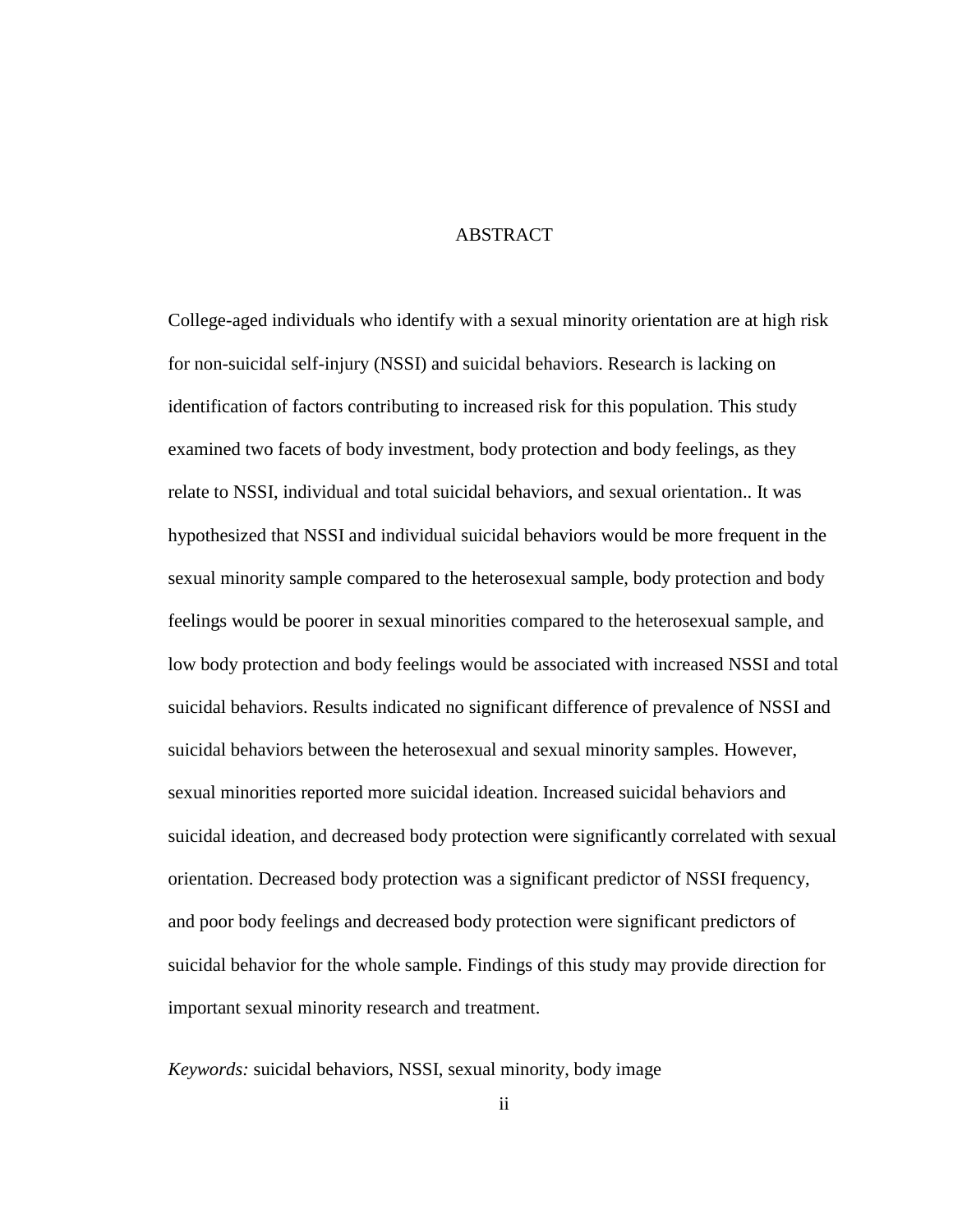Dedicated to my father and mother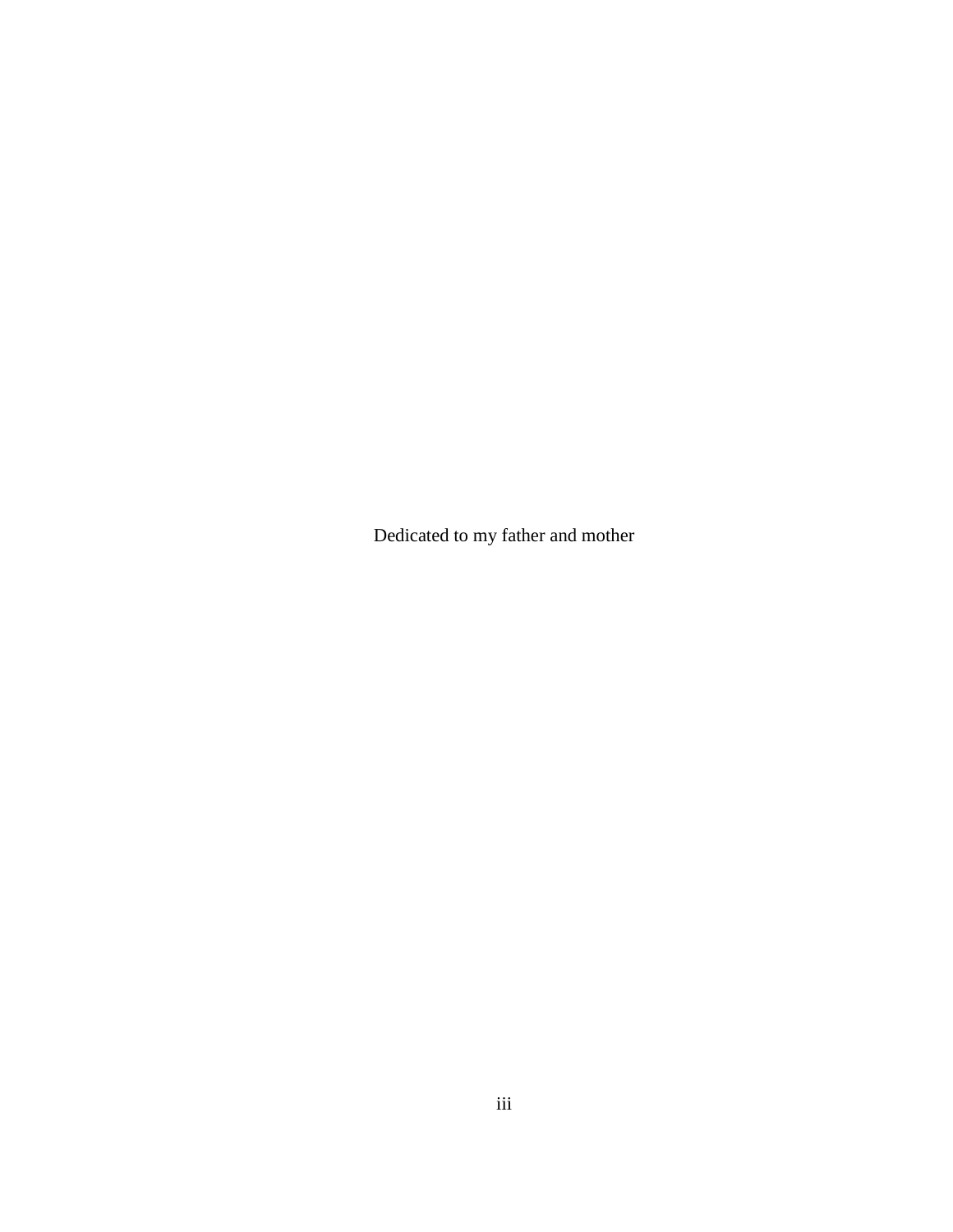#### ACKNOWLEDGEMENTS

This project would not have been possible without the contribution of so many people. I first have to thank my research advisor and mentor, Dr. Amy Brausch, whose patience and hard work has motivated me throughout my academic career. Without her constant dedication and support, I would not be where I am today. I also would like to acknowledge every professor I have had throughout my undergraduate program for building a successful academic foundation.

Secondly, I would like to thank the Honors College and Department of Psychological Sciences at Western Kentucky University for providing me with the incredible opportunities to experience and conduct research.

Finally, thank you to all of my family and friends who have supported me throughout my education. Their unconditional support provided me with the motivation to go after my dreams and accomplish my goals.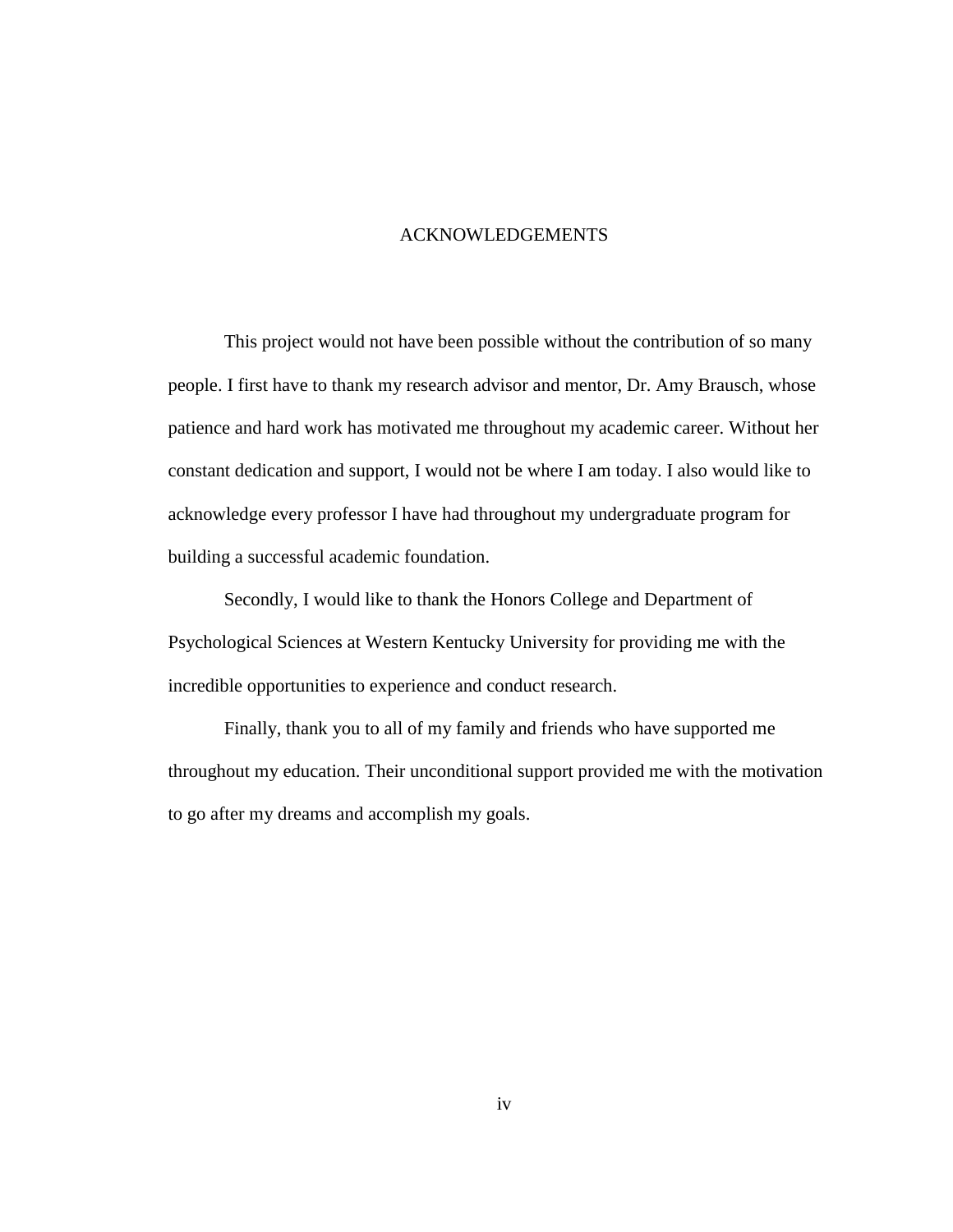#### VITA

| Kentucky                   |
|----------------------------|
|                            |
| Counseling and Psychology. |
| Bowling Green, Kentucky    |

#### PUBLICATIONS AND PRESENTATIONS

- Brausch, A. M., Williams, A. G., & Cox, E. M. (2016, early view). Examining intent to die and methods for nonsuicidal self-injury and suicide attempts. Suicide and Life-Threatening Behavior. DOI: 10.1111/sltb.12262
- Cox, E. M., Perry, K., & Brausch, A. M. (2016, April). Differences in NSSI, suicidal behaviors, and body protection in heterosexual and sexual minority young adults. Poster presented at the American Association of Suicidology Annual Conference in Chicago, IL.
- Floyd, P. N, Cox, E. M., & Brausch, A. M. (2015, November). Religious affiliation's impact on belongingness, burdensomeness, and suicidality. Poster presented at the Association for Behavioral and Cognitive Therapies Annual Convention, Chicago, IL.
- Williams, A. G., Cox, E., Doyle, A., & Brausch, A. M. (2015, April). The relationship between method of non-suicidal self-injury, method of suicide attempt, and intent to die in a sample of young adults. Poster presented at the American Association of Suicidology Annual Conference in Atlanta, GA.

#### FIELDS OF STUDY

Major Field: Psychological Science Minor Field: Child and Family Studies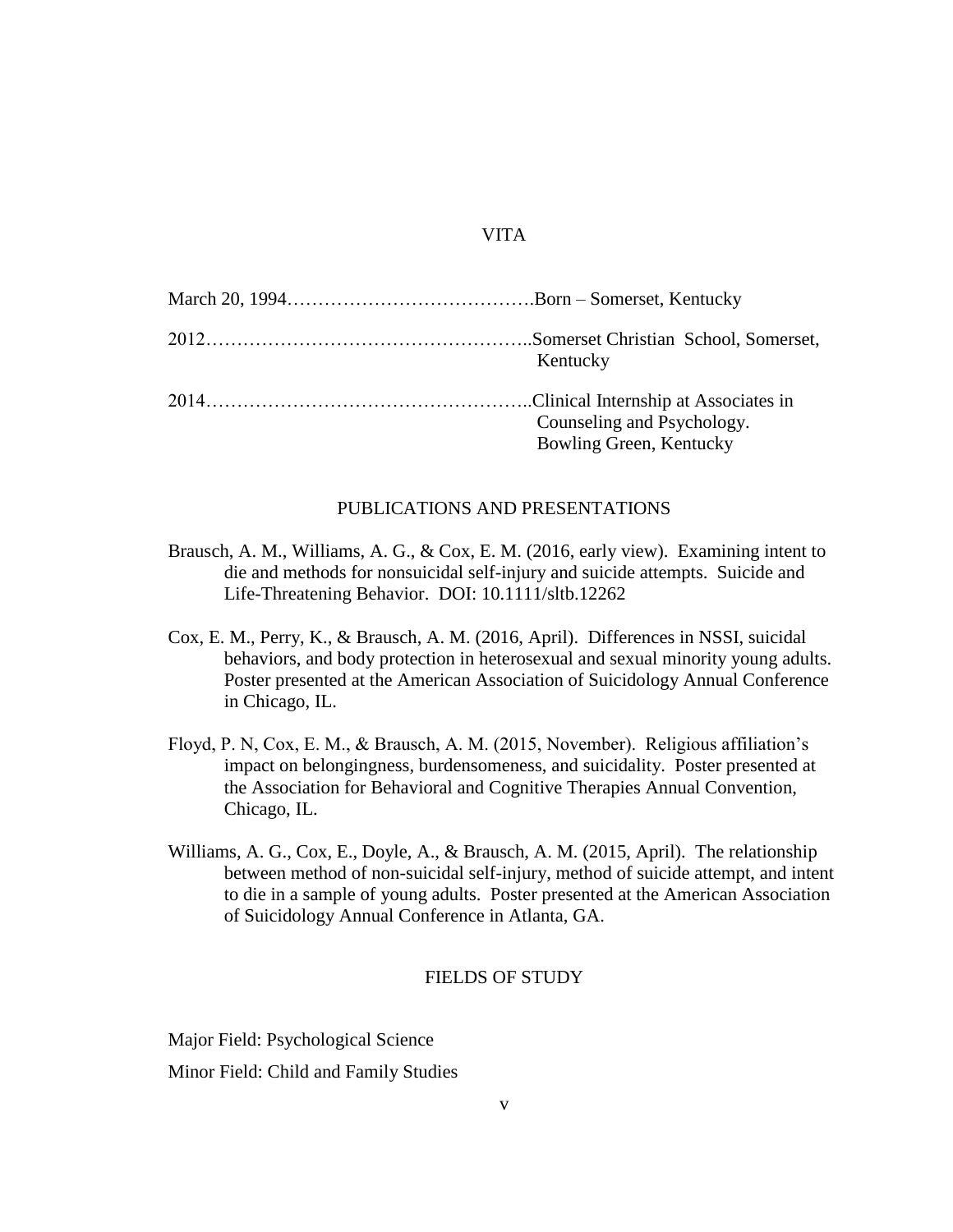## TABLE OF CONTENTS

## Page

| Sections:      |  |
|----------------|--|
| 1              |  |
|                |  |
|                |  |
| $\overline{4}$ |  |
|                |  |
|                |  |
| $7^{\circ}$    |  |
|                |  |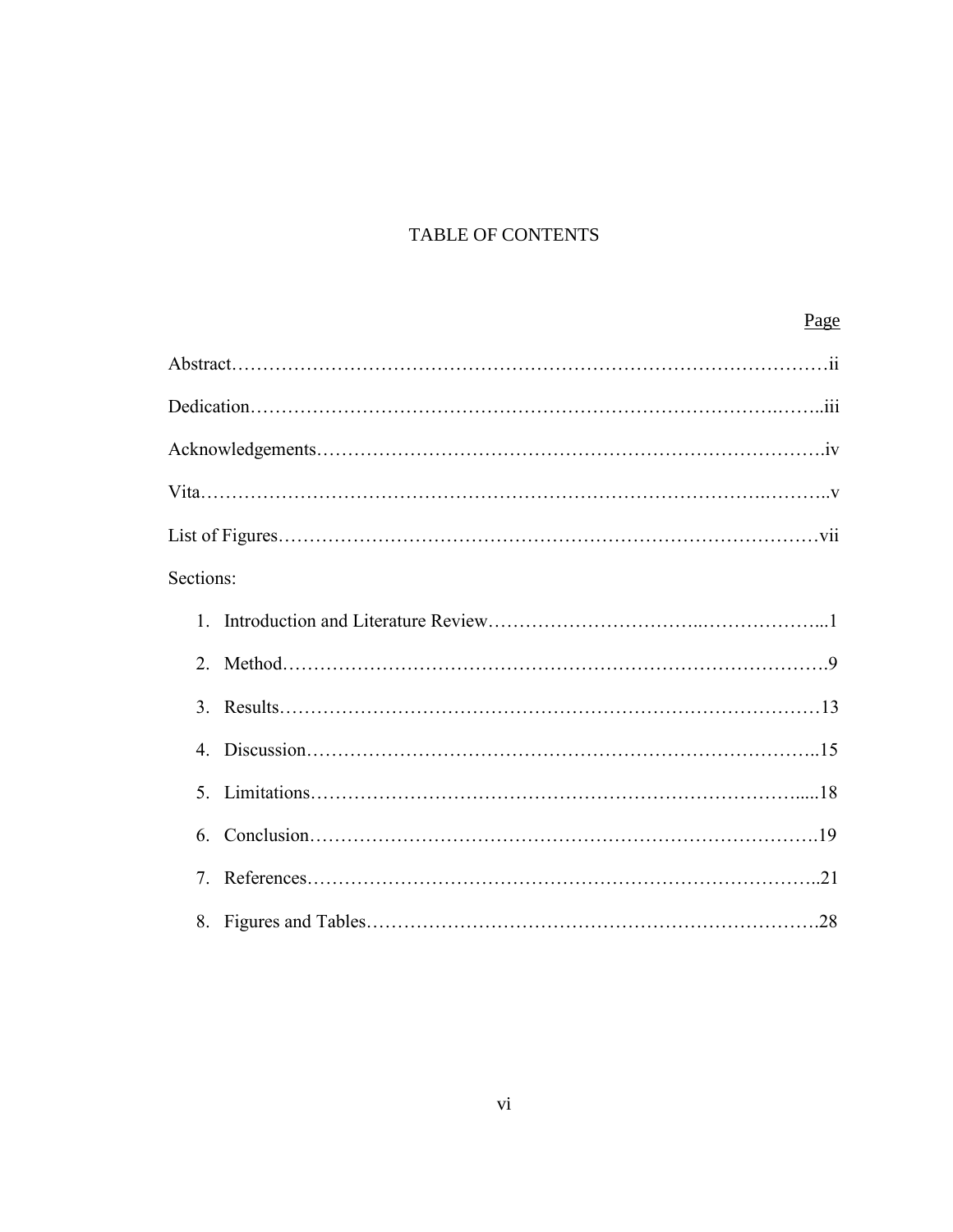### LIST OF TABLES

| <u>Table</u> |                                                                    | Page |
|--------------|--------------------------------------------------------------------|------|
|              | Descriptive Statistics of NSSI, SHBQ Scores, and Body Investment28 |      |
|              |                                                                    |      |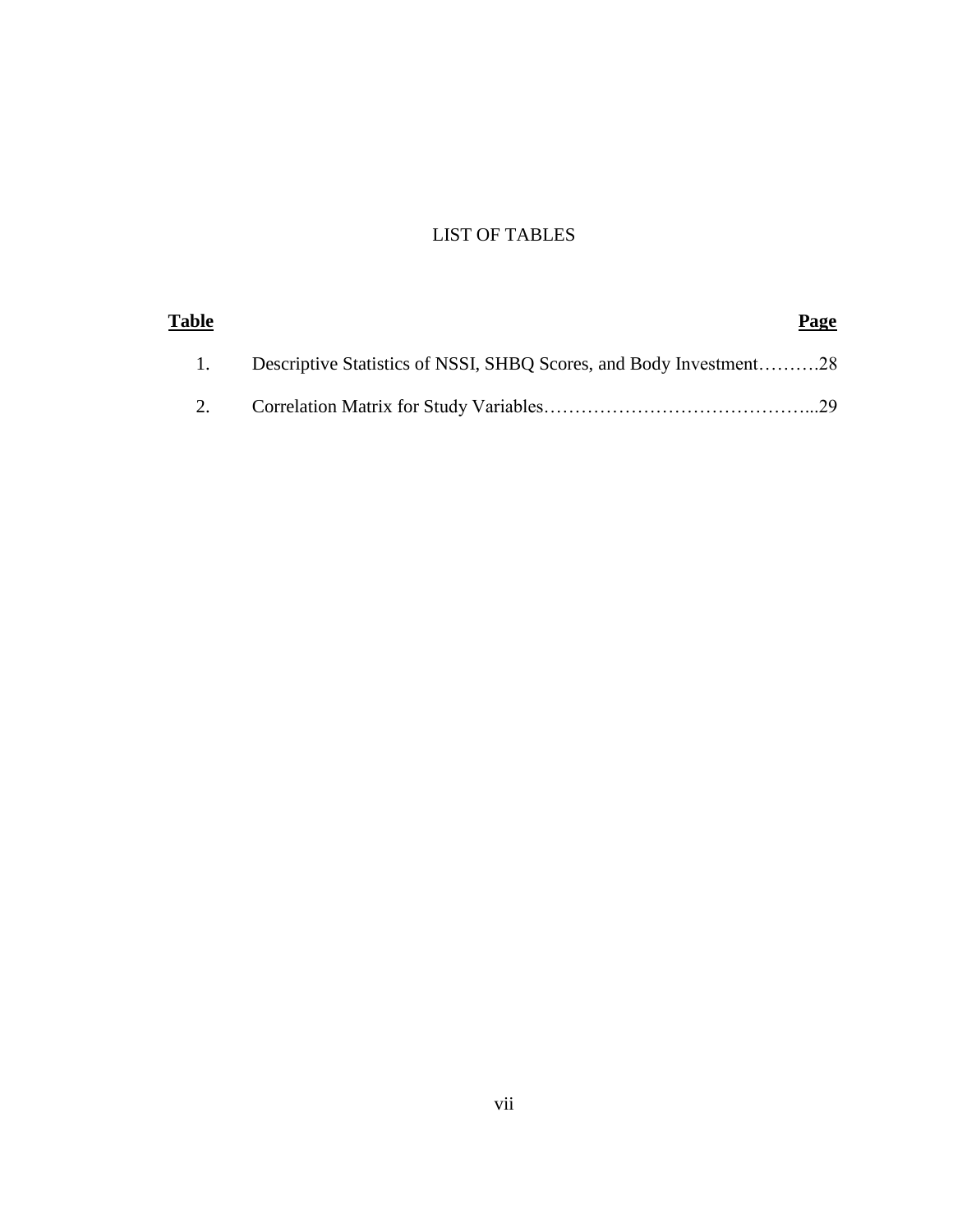#### CHAPTER 1

#### INTRODUCTION

Sexual orientation has become an important topic for research because of the rising rates of non-suicidal self-injury (NSSI) and suicidal behaviors in the sexual minority population (Muehlenkamp, Hilt, Ehlinger, & McMillan, 2015). Although sexual minorities have been identified as a high risk group for such behaviors, the literature has not yet identified why this group has increased risk (Haas et al., 2011). Current research describes over 30 sexualities and gender identifications including bisexual, asexual, lesbian, queer, and transgender orientations among many others (Cramer, Chevalier, Gemberling, Stroud, & Graham, 2015). For the purpose of the current study, sexual minorities include anyone who is not sexually attracted to people of the opposite gender. There is a distinct difference between sexual orientation and gender identification. Sexual orientation is defined as a person's directness towards an activity or object for sexual arousal whereas gender identification is defined by what extent a person identifies with traits of masculinity and femininity (Ellis & Mitchell, 2000; Donelson & Gullahorn, 1977). It is important to establish this distinction because the current study focuses just on sexual orientation. Sexual minorities have been found to exhibit higher rates of stress than the general population which may be explained by the Minority Stress Theory (Blosnich & Bossarte, 2011).

2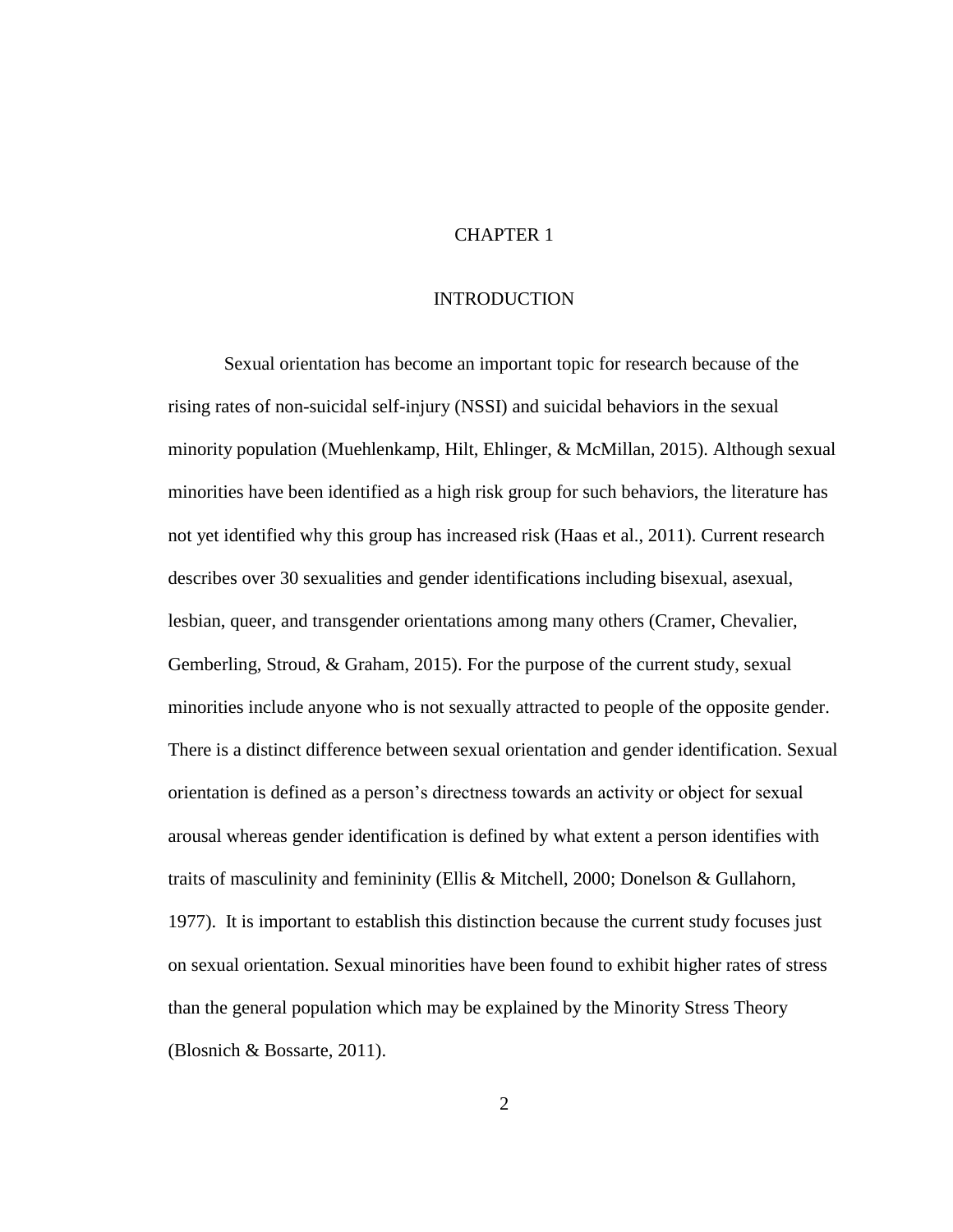#### **Minority Stress Theory**

Minority stress theory is defined as abnormal stigma, discrimination, and prejudice experienced by minority groups which creates a more hostile social environment, causing mental health problems (Meyer, 1995). Three defining assumptions about minority stress further explain the theory. First, minority stress is unique in that it occurs in addition to regular stressors typically experienced by the general population. This implies minorities must have adaptation efforts differing from those not identified as a minority. Second, minority stress is chronic. Social or cultural views underlying the stress must relatively stable. Finally, minority stress is socially based. The additional stressors must come from social structures or institutions outside of the individual's control and independent of institutions causing general stress (Meyer, 2003). Minority Stress Theory applies to all social minority groups including, but not limited to, race, sexual orientation, or even certain physical characteristics. Specifically, higher levels of affective disorders, substance abuse, and suicide have been found in sexual minorities compared to heterosexuals. As defined by the Minority Stress Theory, sexual minorities experience significant conflict between themselves and culture which creates a great amount of stress resulting in increased mental and physical illness (Clark, Anderson, Clark, & Williams, 1999).

#### **Sexual Minorities and NSSI**

Sexual minorities exhibit higher rates of NSSI than the heterosexual population and are three to five times more likely to engage in NSSI than their heterosexual peers (Muehlenkamp, et al., 2015). NSSI is defined as the intentional destruction of body tissue without suicidal intent and for purposes not socially sanctioned (Klonsky  $\&$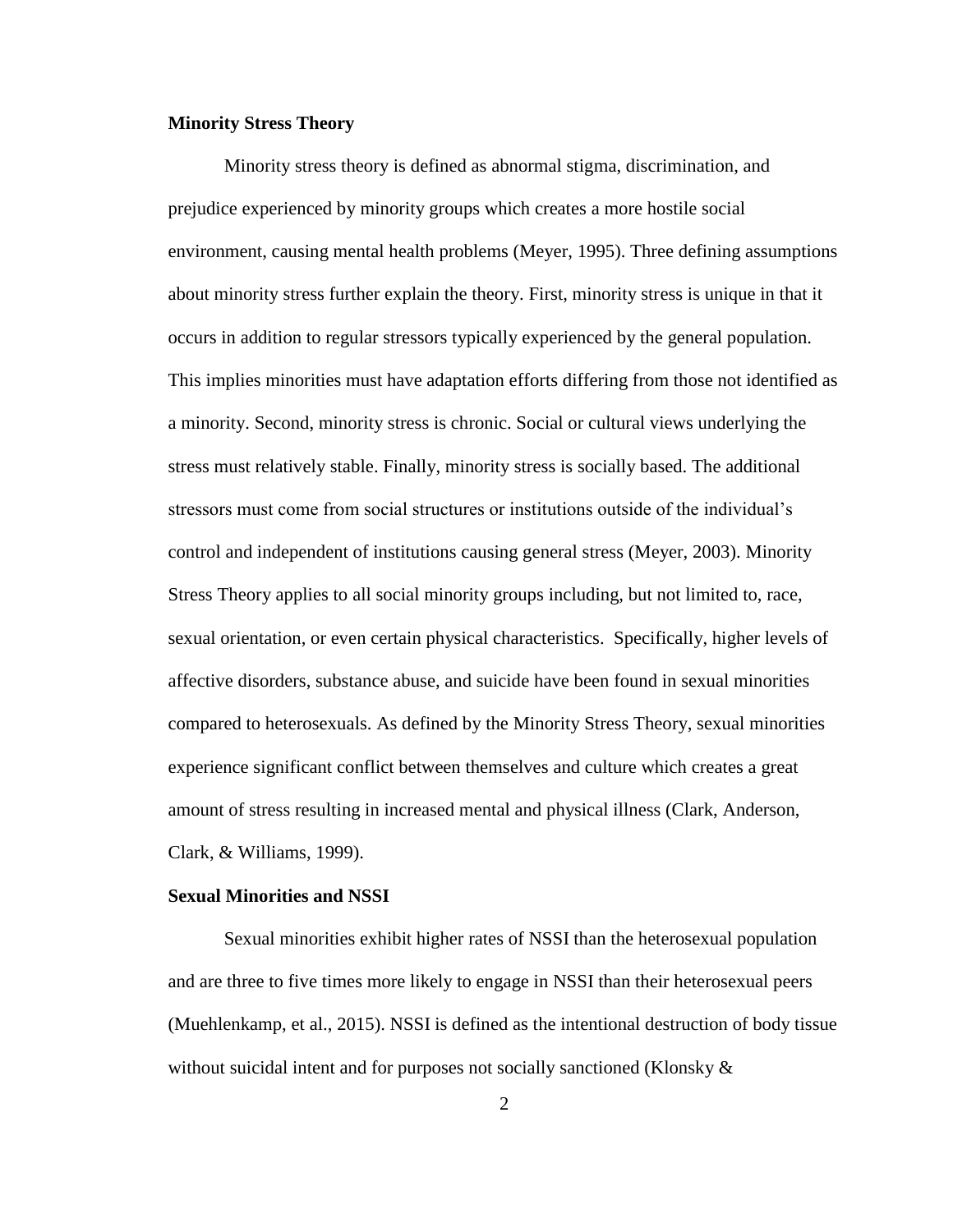Meuhlenkamp, 2007). Methods of NSSI include banging, scratching, burning, and cutting but exclude culturally acceptable activities such as tattooing and piercing and vary by severity and commonality, making study of this behavior complex (Klonsky & Muehlenkamp, 2007). Approximately 37% of non-heterosexual college students endorse general self-harming behavior, a significantly greater percentage than the general population which falls at approximately 15% (Borrill, Fox, Flynn, & Roger, 2009; Laye-Gindhu & Schonert-Reichl, 2005). However, the highest rates of NSSI seem to occur in non-heterosexual adolescents (Muehlenkamp et al., 2015). It is important to identify trends of NSSI because it has been identified as a precursor to suicidal behaviors (Reisner, Biello, Perry, Gamarel, & Mimiaga, 2014).

#### **Sexual Minorities and Suicide**

Suicide is the second leading cause of death in sexual minority college students only to be preceded by unintentional injury (Centers for Disease Control and Prevention, 2014). Sexual minority adolescents are more than twice as likely to have attempted suicide than heterosexual students and similar frequencies are reported in college samples (Russell, & Joyner, 2001). In a recent meta-analysis, lifetime suicide prevalence was two times more likely in lesbian and bisexual women than heterosexual women and four times more likely in gay and bisexual men than heterosexual men (King et al., 2008). Suicide risk can be evaluated by measuring suicidal ideation, suicidal threats, self-harm, and suicide attempts independently or as a combination of all suicide behaviors. Although research has established sexual minorities as a high risk population for NSSI and suicidal behaviors, the literature lacks thorough explanation of why this is occurring.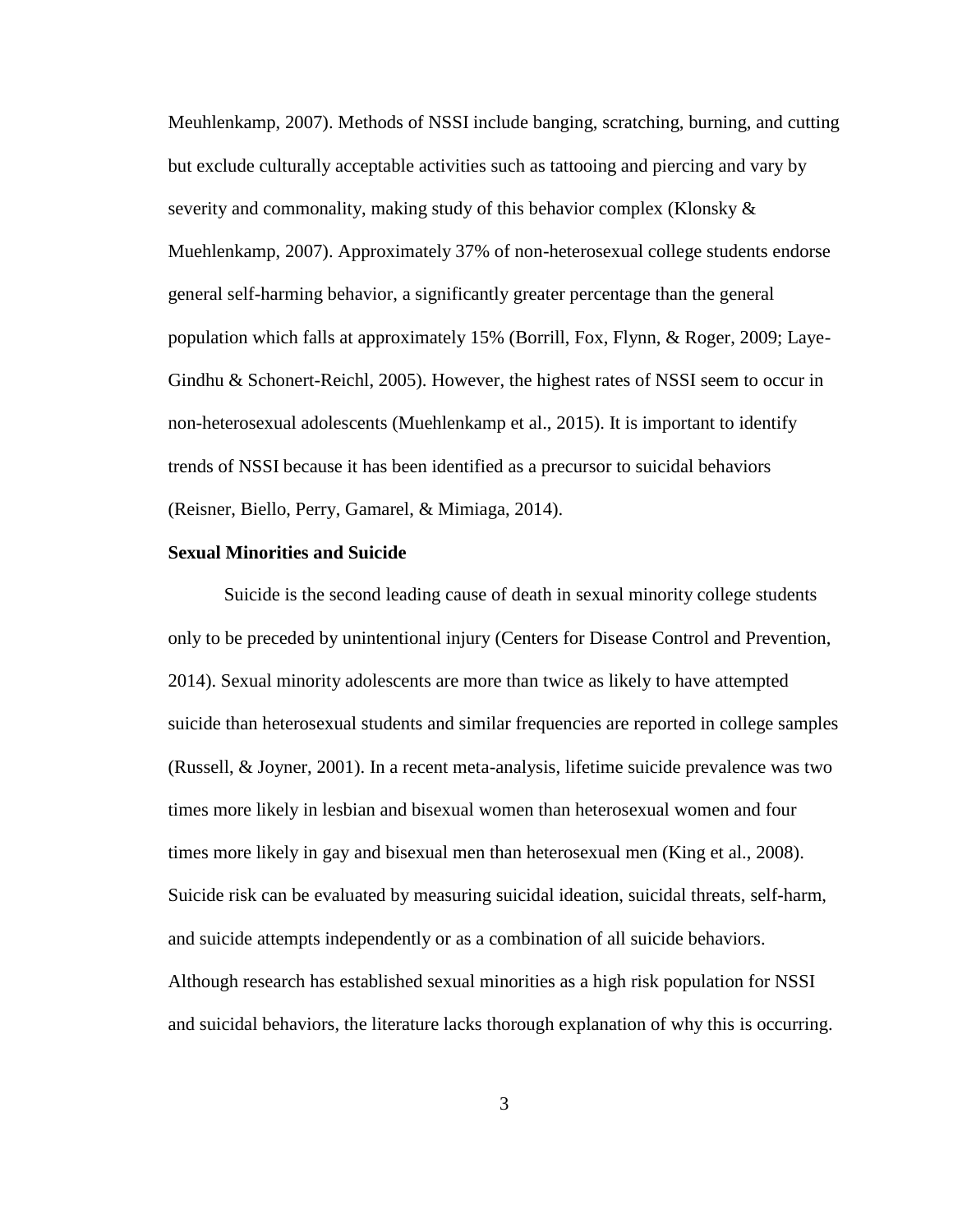One possible area of study that could explain high risk of suicide in sexual minorities is body image.

#### **Body Image**

Body image is a multifaceted view of one's psychological experience within the physiological being, especially, but not limited to, physical appearance (Cash, 2004). The concept includes all body-related thoughts, feelings, beliefs, and behaviors as results of self-perceptions and self-attitudes which consist of two core-facets: evaluation and investment (Cash, 2002). Evaluation has more to do with body satisfaction whereas investment includes how important one deems their own physical appearance. Earlier research has found that the way physical appearance is perceived can have substantial influence on a range of experiences including first impressions, dating, employment opportunities, and friendship formation (Cash, 1990). However, more so than the social perception of one's appearance, the subjective view of oneself is even more powerful psychologically (Cash & Pruzinsky, 2002). The connection between the body and mental health is apparent through self-inflicted bodily harm as a coping mechanism (Bruch, 1973). In response to poor mental health, some people use self-harm as a means of regulating emotion.

Body image research has changed and developed over time and yet still has some inconsistencies. It originally began as an investigation of certain neurological body experience phenomena such as "phantom limb," "anosognosia," and "autopagnosia" (Fisher, 1990), while more recent clinical studies have focused on body image primarily in eating disorders in women (Cash & Pruzinsky, 2002; Thompson, 2004). However, this has limited the field to focus on the belief that body image predominately pertains to

4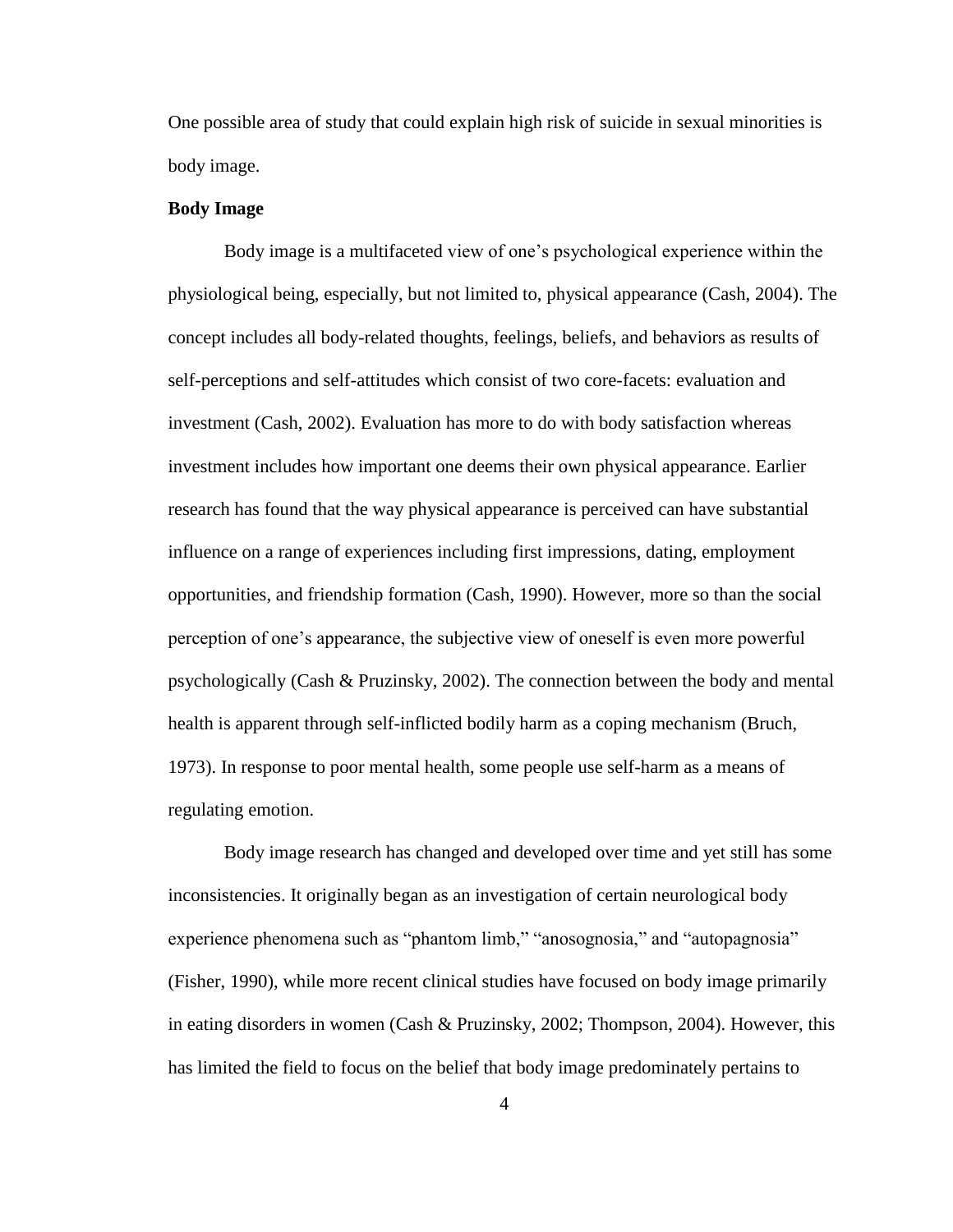women and deals with body weight and shape. For example, Ura and Preston (2015) examined the interaction between thin internalization, body image, and low self-esteem. The authors focused on the idea that the Western Civilization and the media's portrayal of "ideal thinness" has a greater effect on women's self-image compared to men. However, McCreary (2011) finds more specific aspects of body image, such as muscularity, to be more problematic for men. Even fewer studies examine trends for sexual minorities and non-traditional gender identifications. Researchers are beginning to focus on the incorporation and comparison of all people in body image research (Cash, Morrow, Hrabosky, & Perry, 2004). As stated, body image research is unfocused and inconclusive. It would be ideal for future literature to review the role of body image in terms of specific maladaptive behaviors, such as NSSI and suicide, so as to thoroughly explore body image as a predictive factor.

#### **Body Image and NSSI**

There has been a lack of research examining possible etiological predictive factors for NSSI. Body image, specifically, has received limited attention (Cross, 1993). However, Orbach (1996) proposed that NSSI is perpetuated by negative body attitudes because there is contempt, disrespect for, and disassociation from the body, increasing the ability to harm oneself. The connection between NSSI and negative body image is supported by the Objectification Theory (Fredrickson & Roberts, 1997) which states that women internalize the societal pressures of body image and habitually self-monitor their bodies. The constant internalization of maladaptive thoughts about appearance and selfworth cause women to view their bodies as objects which perpetuates negative body image (Orbach, 1996). Specifically in women, as they develop a more negative body

5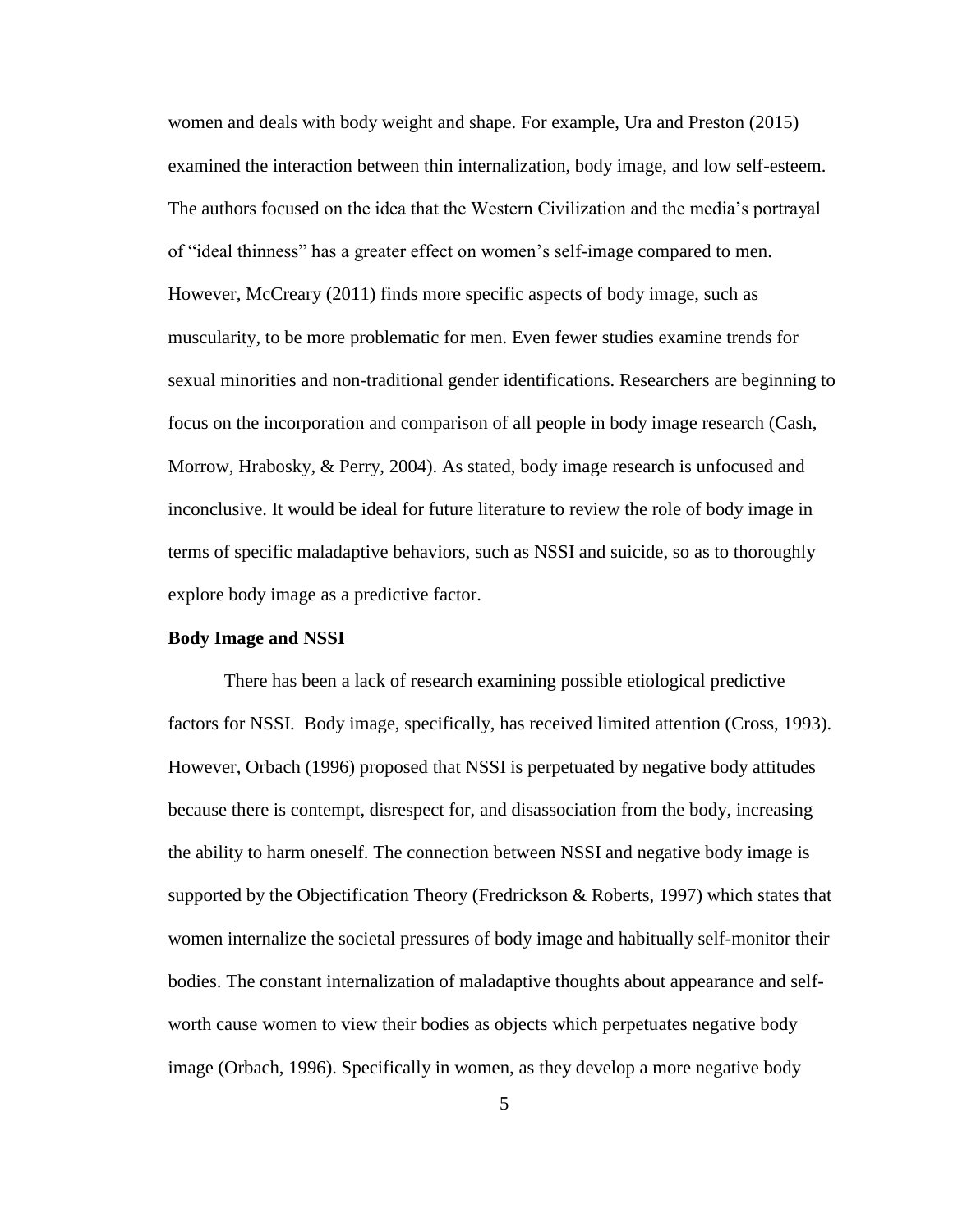image, their risk for psychological disorders such as depression and anxiety increases; people who experience these diagnoses are found to be more vulnerable to NSSI (Hoff & Meuhlenkamp, 2009; Nelson & Meuhlenkamp, 2012). However, a limitation in the literature is that the Objectification Theory only includes women. Little is known about how body objectification affects men. Looking at the relationship between gender and body objectification is an important direction for future research. Body dissatisfaction and disordered eating are possible risk factors for depression, low self-esteem, and anxiety, and NSSI is associated with the presence of these symptoms (Mishna, Newman, Daley, & Solomon, 2008). Many risk factors of NSSI are the same as risk factors for body dissatisfaction, including lack of parental support and negative affectivity (Bearman, Presnell, Martinez, & Stice, 2006). Although research has failed to thoroughly examine the associations between body feelings and NSSI, a recent study found higher levels of body dissatisfaction and disordered eating symptoms in participants with NSSI compared to participants without NSSI (Ross, Heath, & Toste, 2009; Whitlock, Meuhlenkamp, & Eckenrode, 2009). Similar trends are appearing with suicidal behaviors and body image.

#### **Body Image and Suicidal Behaviors**

Body image differs between suicidal and non-suicidal individuals. People with negative body image are more likely to report suicidal behaviors than they are NSSI (Brausch & Meuhlenkamp, 2007; Orbach & Mikulincer, 1998). Pompili (2007) found a direct relationship between the construct of body-uneasiness and suicide risk. Although depression showed the strongest correlation to suicide risk, participants with more body uneasiness were more likely to exhibit suicide risk. The relationship between body image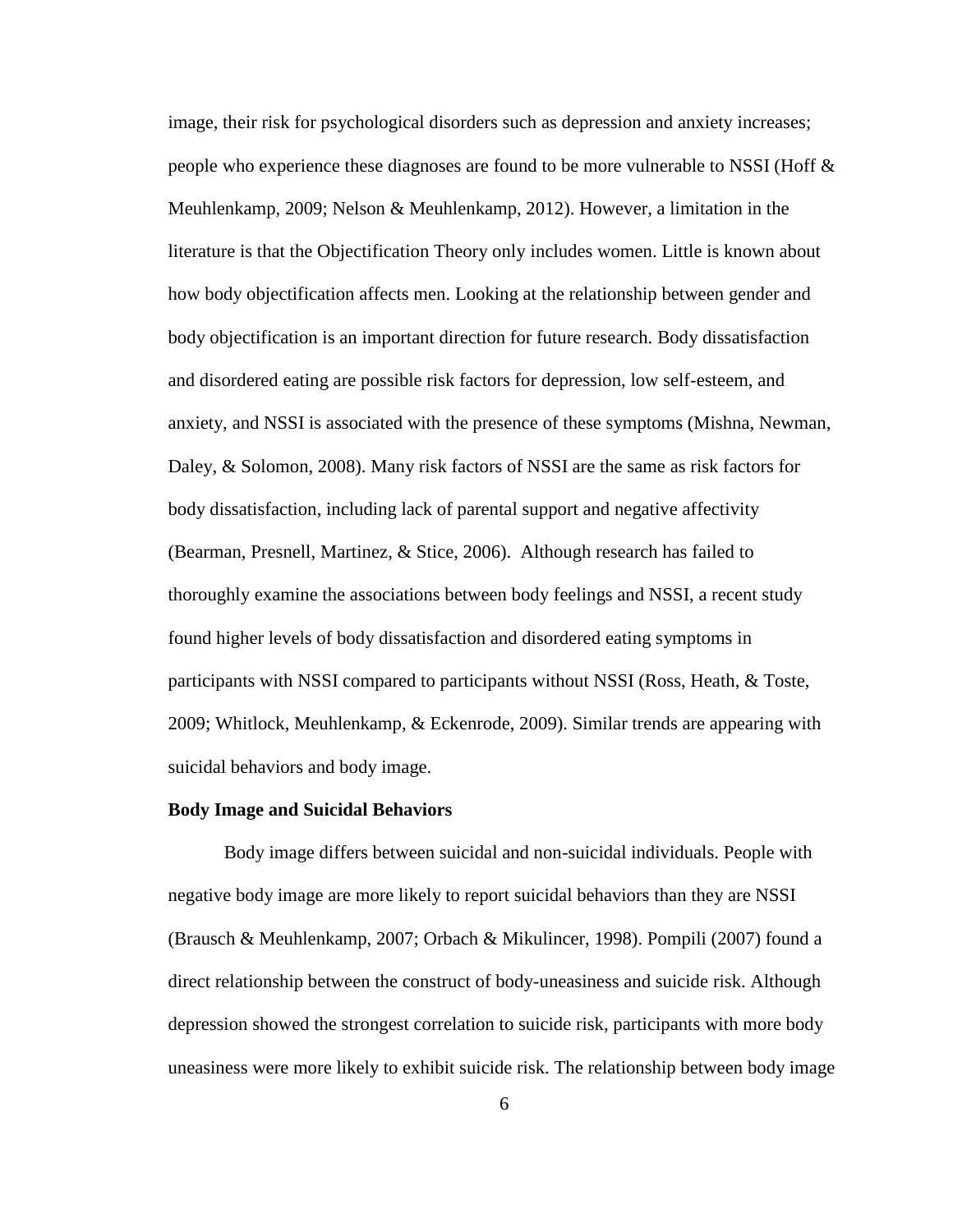and suicidal behaviors translates across genders and has been found to be an important factor in suicidality throughout adolescence and young adulthood (Brausch  $\&$ Meuhlenkamp, 2007; Meuhlenkamp, Swanson, & Brausch, 2005).

#### **Body Image in Sexual Minorities**

Past research in body image typically focuses on women as the study sample; however, more recent studies are including men (McCabe & Ricciardelli, 2004). Even fewer studies focus specifically on sexual minority students and those that do have rather complicated results; however, patterns are beginning to emerge. The gay community has been found to put increased emphasis on physical appearance and body image, which could possibly increase occurrences of body related bullying within the community (Beren, Hayden, Wilfley, & Grilo, 1996). Sexual minority men seem to be more negatively impacted by the pressures of the community than lesbian women. Similar to the heterosexual population, body dissatisfaction is gender related and is characterized by unhappiness with one's body shape and overall appearance (Neumark-Sztainer, Levine, Paxton, Smolak, Piran, & Wertheim, 2006).

**Men.** Gay men are more at risk for negative body image and body dissatisfaction as significant differences in body image and disordered eating behaviors were found when comparing homosexual and heterosexual men (Hadland, Austin, Goodenow, & Calzo, 2014). Approximately 27.8% of homosexual men experienced poor body image compared to only 12% of heterosexual men. The trend continued for frequent dieting  $(8.9\% \text{ vs. } 5.5\%)$ , binge eating  $(25\% \text{ vs. } 10.6\%)$ , and purging behaviors  $(11.7\% \text{ vs. } 10.6\%)$ 4.4%) (French, Story, Remafedi, Resnick, & Blum, 1996).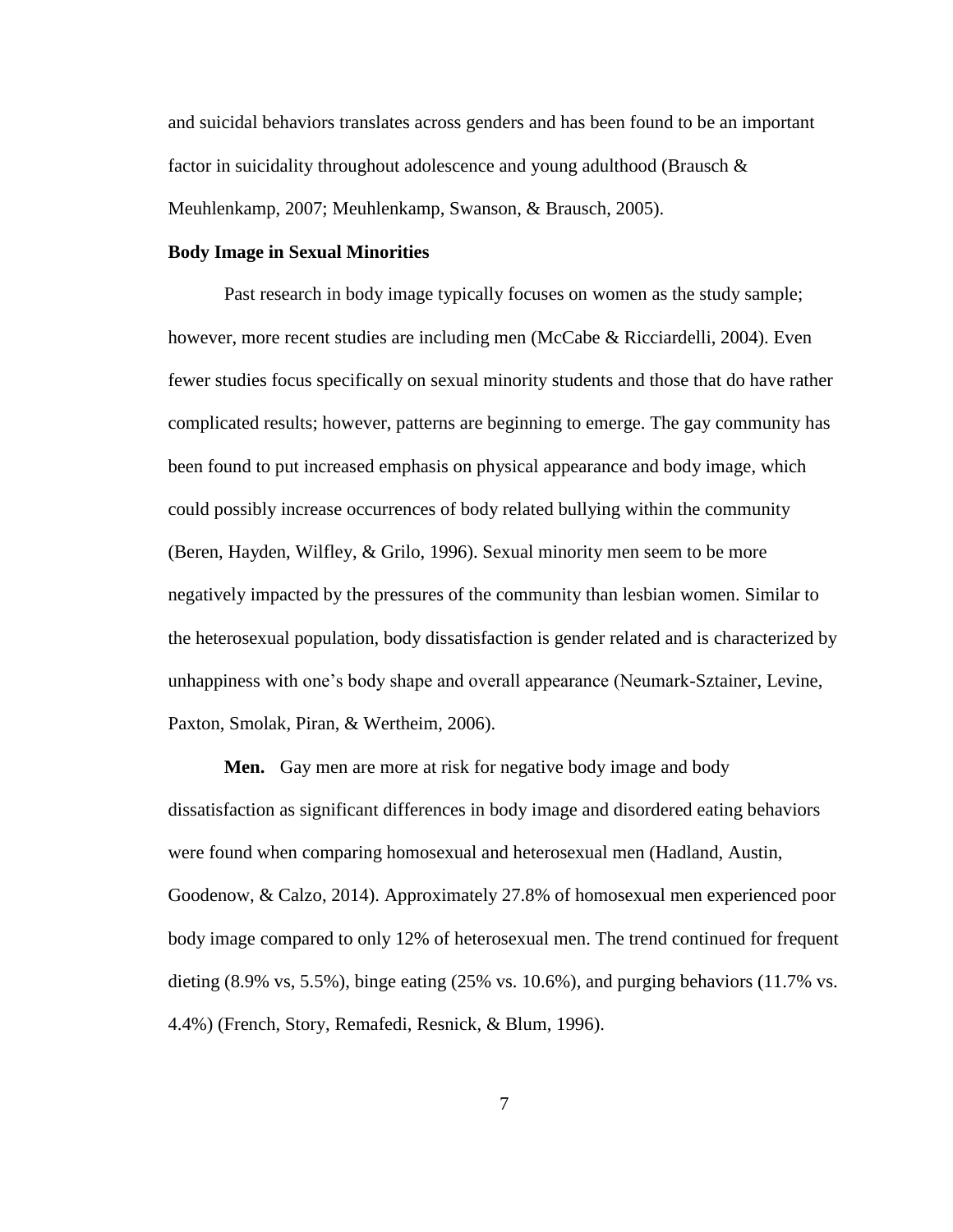**Women**. Findings about sexual minority women were comparable to research findings about heterosexual men. Lesbian women typically have less body dissatisfaction and are significantly less occupied with physical appearance than heterosexual women or gay men (Strong, Williamson, Netemeyer, & Greer, 2000). Although lesbian women are at a higher risk of binge eating disorder, they have better body perception than heterosexual women (Polimeni, Austin, & Kavanagh, 2009). It is possible that this is because lesbian women do not hold themselves to the "hetero-normative thin ideal" and embrace their own idea of beauty (Brown, Cash, & Mikulka, 1990).

#### **Rationale and Hypothesis**

The literature establishes an increased risk of NSSI and suicidal behaviors for sexual minorities. People with NSSI and suicidal behaviors show poorer body image than those without NSSI or suicidal behaviors. Based on past research, it was first hypothesized that NSSI, prevalence of suicide attempt, suicidal ideation, and suicide threats would be more prevalent in sexual minorities than in heterosexual individuals. Second, it was hypothesized that body protection and body feelings, two facets of body image, would be negatively correlated with sexual orientation while suicide attempts, suicide threats, suicidal ideation, total suicide behaviors, and NSSI frequency would be positively correlated with sexual orientation. Lastly, it was hypothesized that low body protection and low body feelings, and sexual orientation would be associated with increased NSSI and total suicidal behaviors.

8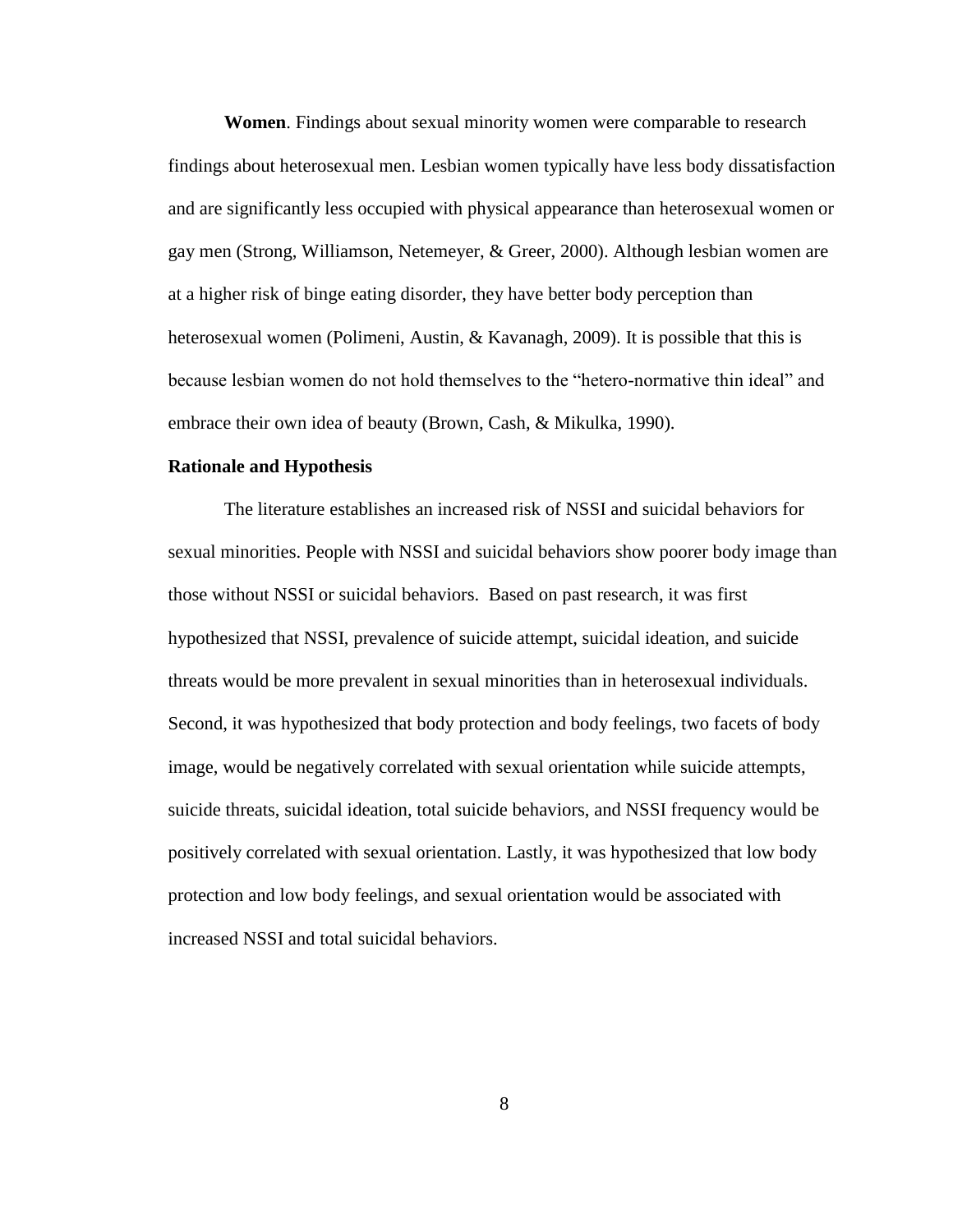#### **Method**

#### **Participants**

The participants in this study included 552 undergraduate students enrolled in psychology courses at Western Kentucky University. All students were recruited from StudyBoard, WKU's online student participant pool, and received course credit for their participation. The sample consisted of mostly heterosexual (91.5%), Caucasian (74.3%), and freshmen (59.2%) students whose mean age was 19.59 years (*SD*=3.10). The majority of participants were female (74.0%) or male (25.6%). One student identified as transgender and one identified as not sure. Students were asked to indicate sexual orientation from a list provided on the demographics page. The sexual minority participants (n=47) identified as bisexual (n=23), gay/lesbian/homosexual (n=16), not sure  $(n=6)$ , and other  $(n=2)$ .

#### **Procedure**

Participants came to the on campus research lab during the designated time slot chosen on StudyBoard. A maximum of five students were in the lab for the study during any one time slot. After reading and signing the informed consent document, participants completed a packet of questionnaires during the designated hour. However, if more time was needed, it was provided. Upon completion of the measures, participants proceeded to a private room within the lab where a Master's level student reviewed the packet for completion, and assessed the participant for suicide risk based on responses to critical items throughout the packet. If the student was determined to be at low risk, they were advised to make an appointment with the on campus counseling center. If the student was determined to be at moderate risk, the graduate student offered to make an appointment at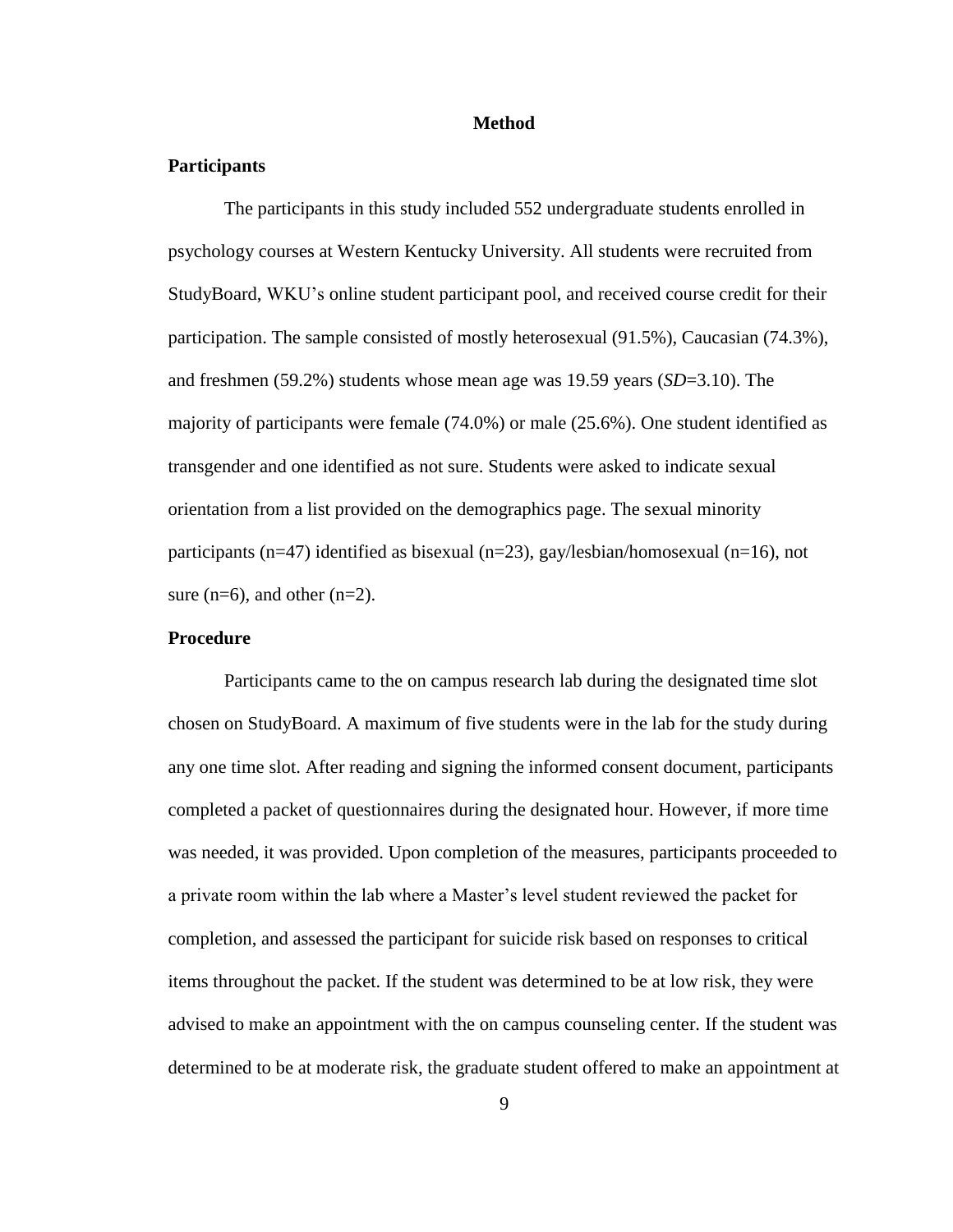the counseling center for the participant and if the participant was at high risk, the graduate student escorted the participant to the counseling center. If no further clinical action was required, the participant was given the opportunity to ask questions and provided a debriefing sheet. Course credit was granted upon completion of the study.

#### **Measures**

Participants completed a packet of self-report measures presented in the same order. The packet included multiple questionnaires, however, the current study only included three in the analyses. Demographic information was collected from a demographic sheet which asked students to report their age, gender, and sexual orientation.

#### **Body Investment Scale**

The Body Investment Scale (BIS; Orbach & Mikulincer, 1998) is a 24-item measure that assesses four components of body investment: body feelings and attitudes, comfort with touch, body care, and body protection. Each subscale consists of six questions. Items are on a 5-point Likert Scale and range from 1(*I do not agree at all*) to 5(*I strongly agree*). Examples of items on the BIS include "I don't like it when people touch me," "I am satisfied with my appearance," and "I believe that caring for my body will improve my well-being." Mean scores are calculated for each subscale, and higher scores indicate more positive views of the body, more protection, more care, and more comfort with touch. Total body investment can be calculated by adding the scores of the subscales. Orbach and Mikulincer (1998) reported high internal consistency for all subscales: feelings and attitudes toward the body (.75), comfort in touch (.85), body care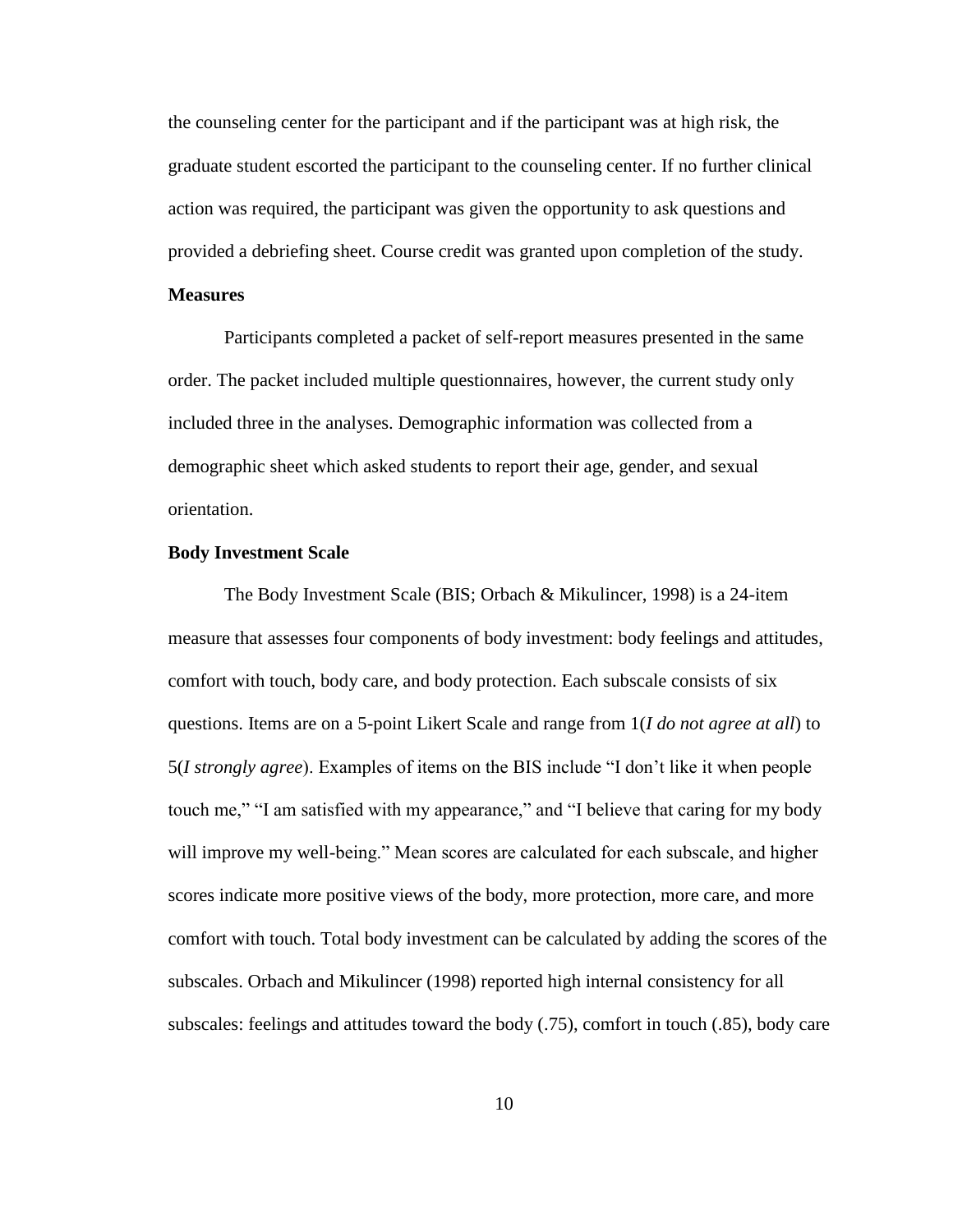(.86), and body protection (.92). For the current study, only the body feelings ( $\alpha$ =.89) and body protection ( $\alpha = .63$ ) subscales were included in analyses.

#### **Self-Harm Behavior Questionnaire**

The Self-Harm Behavior Questionnaire (SHBQ; Gutierrez, Osman, Barrios, & Kopper, 2001) is a partially open-ended measure which includes four subscales: lifetime NSSI, suicidal ideation, suicide threats, and past suicide attempts. It was originally developed as a supplement for clinical interviewing and allows for free response elaboration on method, thoughts, and plans. The coding system is designed so that responses are assigned a numerical value to represent them in statistical analyses. Values are weighted to represent the severity of the behavior. The subscale scores can also be totaled to provide a score that represents the overall severity of each self-harm behavior for an individual. A higher score indicates endorsement of more frequent and/or more severe self-harm. The SHBQ correlates highly with the Adult Suicidal Ideation Questionnaire (ASIQ; Reynolds, 1991) (.70) and the Suicide Behaviors Questionnaire-Revised (SBQ-R; Osman, Bagge, Gutierrez, Konick, Kopper, & Barrios, 2001). For the current study, Cronbach's alpha for the suicide attempt, suicidal ideation, and suicide threat subscale scores were .81, .80, and .80 respectively. Only these subscale scores were included in the current study.

#### **Inventory of Statements About Self-Injury**

The Inventory of Statements About Self-Injury (ISAS; Klonsky & Glenn, 2009) measures behaviors and functions of NSSI. In part I of the measure, a list of common methods of self-injury is provided and participants are asked to report their lifetime frequency for each method. Additional questions about how long the participant has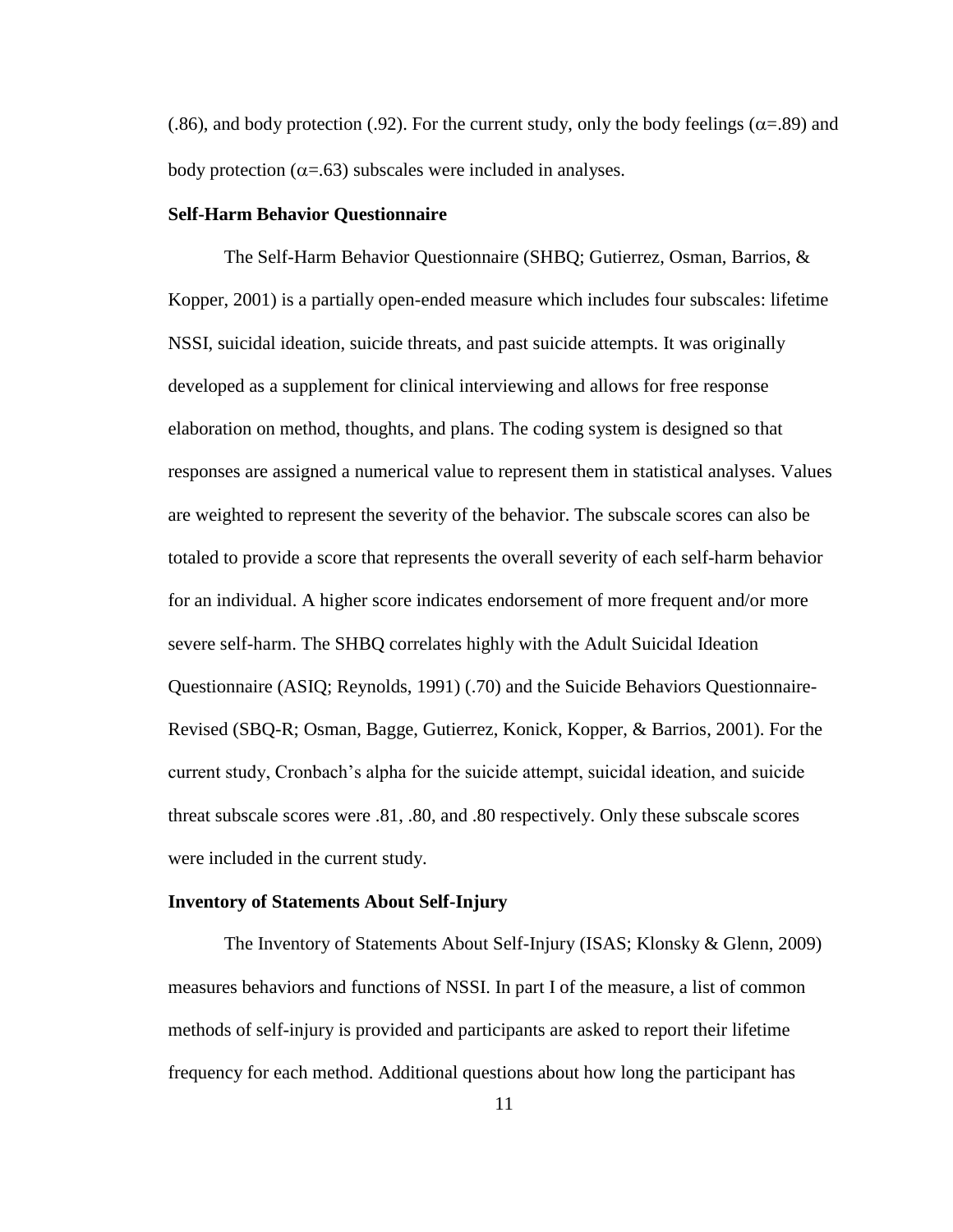endorsed NSSI, the level of pain experienced during NSSI, and if there is a desire to stop self-injury follows. Part II includes 39 questions that assess 13 functions of NSSI that load onto intrapersonal or interpersonal functions. Participants report their identification with the questions on a Likert scale ranging from 0 (*not relevant*) to 2 (*very relevant*). Scoring higher in the interpersonal and intrapersonal scales typically indicated higher scores on clinical measures (Klonsky & Glenn, 2009). The current study only included data from the first section of the ISAS to compute the NSSI frequency total.

#### **Data Analysis**

All statistical analyses were run using SPSS 21.0. Chi-square analyses were run to compare the prevalence of NSSI and suicide attempts in the sexual minority and heterosexual groups. Spearman rank order correlations were run to identify correlations between suicidal behaviors, suicide threats, suicide ideation, body protection, body feelings, NSSI frequency and sexual orientation status. Lastly, linear regressions analyzed sexual orientation, body feelings, and body protection as predictors for NSSI frequency and total suicidal behaviors. Total suicidal behaviors were calculated by adding the self-harm, suicide attempt, suicide threats, and suicidal ideation SHBQ subscale scores. See Table 1 for descriptive statistics.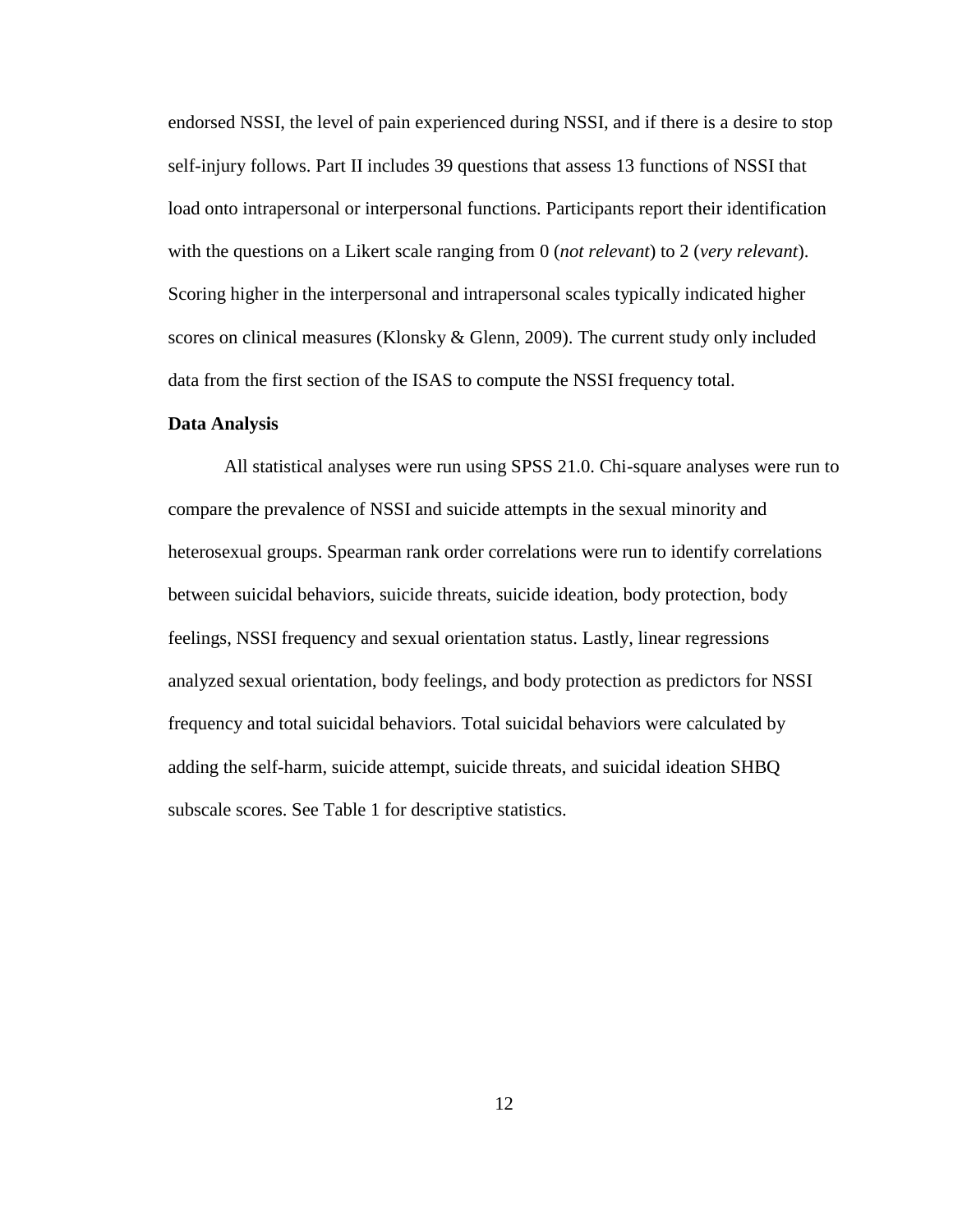#### **Results**

#### **Prevalence of NSSI, Suicide Attempts, Suicide Threats, and Suicidal Ideation**

Out of the entire sample, 548 participants reported sexual orientation, including 505 heterosexual (91.49%) and 47 sexual minority (8.51%) participants. Thirty percent of the sexual minority sample reported lifetime NSSI, and 36% of the heterosexual sample reported lifetime NSSI. Chi-square analysis found no significant difference in prevalence between the two groups  $\mathcal{X}^2(1, \mathcal{N}=544) = .640$ ,  $p=.42$ . The same results were found for the prevalence of suicide attempts; 11% of the sexual minority sample had lifetime prevalence of suicide attempts while 6% of the heterosexual sample had lifetime prevalence of suicide attempts. Chi-square analysis showed these percentages to be similar  $X^2(1, N=548) = 1.39$ ,  $p=.24$ . Suicide threats were also similar between heterosexuals (6.2%) and sexual minorities (12.8%),  $X^2(1, N=548) = 2.95$ ,  $p=.09$ . However, sexual minorities were significantly more likely to report suicidal ideation (43%) than heterosexual participants (25%),  $\chi^2(1, N=548) = 7.03$ ,  $p < 01$ .

#### **Correlations with Being a Sexual Minority**

To test the hypothesis that identifying as a sexual minority would be associated with more NSSI and suicidal behaviors, and poorer body image, Spearman's rank-order correlations examined the relationships between sexual orientation and: suicide attempts, suicide threats, suicidal ideation, total suicide behaviors, body protection, body feelings, and NSSI frequency. Subscale scores for suicidal behaviors were from the SHBQ (Gutierrez, et al., 2001), NSSI total frequency scores were from the ISAS (Klonsky & Glenn, 2009), and body image subscales were from the BIS (Orbach & Mikulincer, 1998) and used in the analyses. Identifying as a sexual minority was not significantly correlated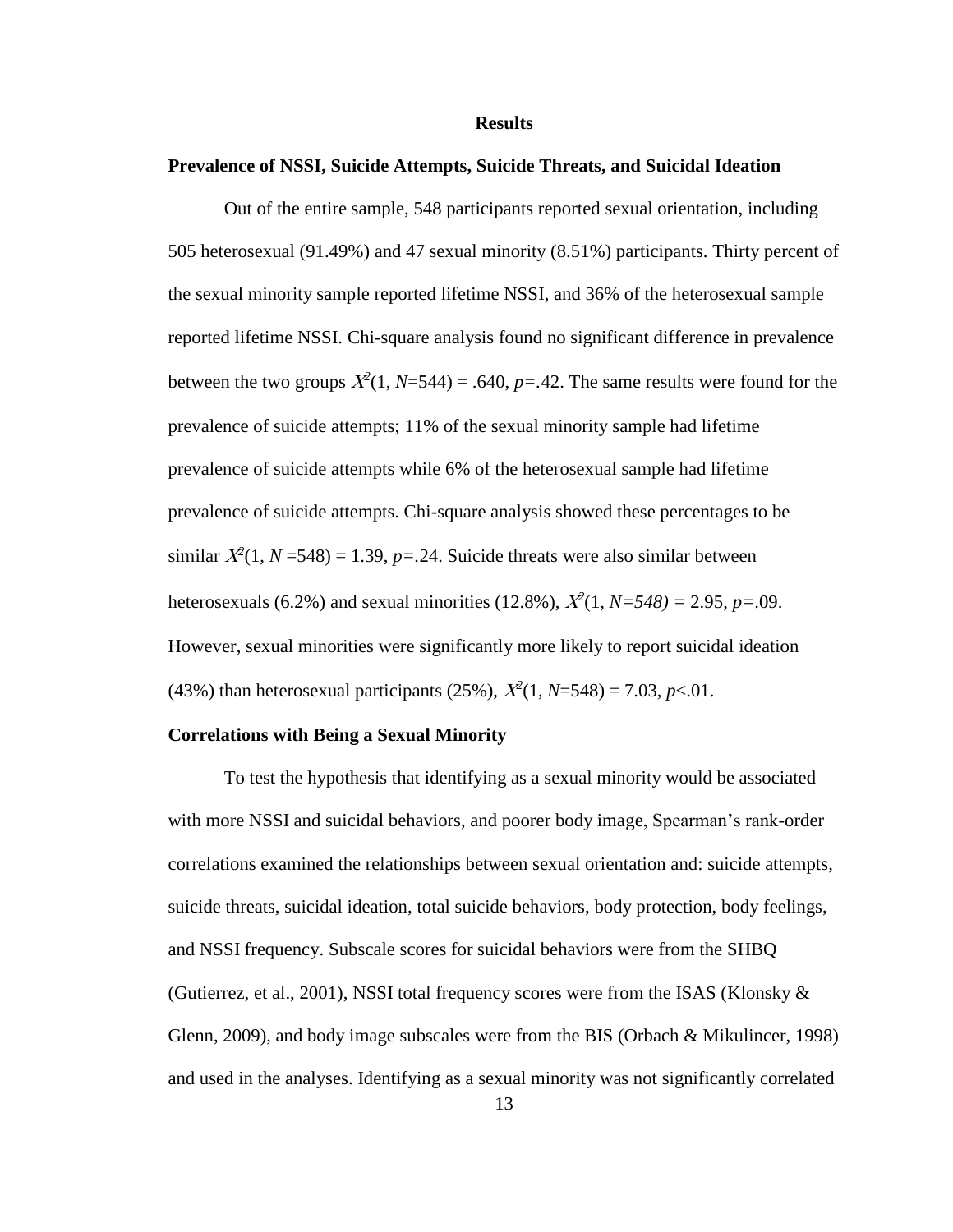with suicide threats, poor body feelings, suicide attempts, or NSSI total frequency. However, identifying as a sexual minority was significantly correlated with total suicidal behaviors, which is the total SHBQ (Gutierrez et al., 2001) score,  $(r<sub>x</sub>=12, p=.005)$ , increased suicide ideation  $(r_x=12, p=0.04)$ , and decreased body protection  $(r_x=-10, p=0.04)$ *p*=.03). See Table 2.

#### **Regression Analyses**

#### **NSSI Frequency**

To test the hypothesis that low body protection, low body feelings, and sexual orientation are predictors of NSSI, linear regression was used for the total sample. The overall model was not significant,  $F(3.533) = 2.34$ ,  $p = .07$ , and  $R^2 = .013$ . However, decreased body protection was a significant predictor of greater frequency of NSSI ( $\beta$ =-.14, *p*=.01). Sexual orientation (β=-.04, *p*=.31) and body feelings (β=.04, *p*=.40) were not significant predictors of NSSI frequency.

#### **Total Suicidal Behaviors**

To test the hypothesis that low body protection, low body feelings, and sexual orientation are predictors of suicide behaviors, linear regression was used for the total sample. The overall model was significant,  $F(3.538) = 24.48$ ,  $p < .001$ , and explained 12% of the variance in the total SHBQ scores. The hypothesis was partially supported as poor body feelings (β=-.20, *p*<.001) and decreased body protection (β=-.21, *p*<.001) were significant predictors of increased total SHBQ (Gutierrez et al., 2001) suicide behaviors score. Similar to NSSI frequency, identifying as a sexual minority did not significantly predict total suicidal behaviors (β=.07, *p*=.09).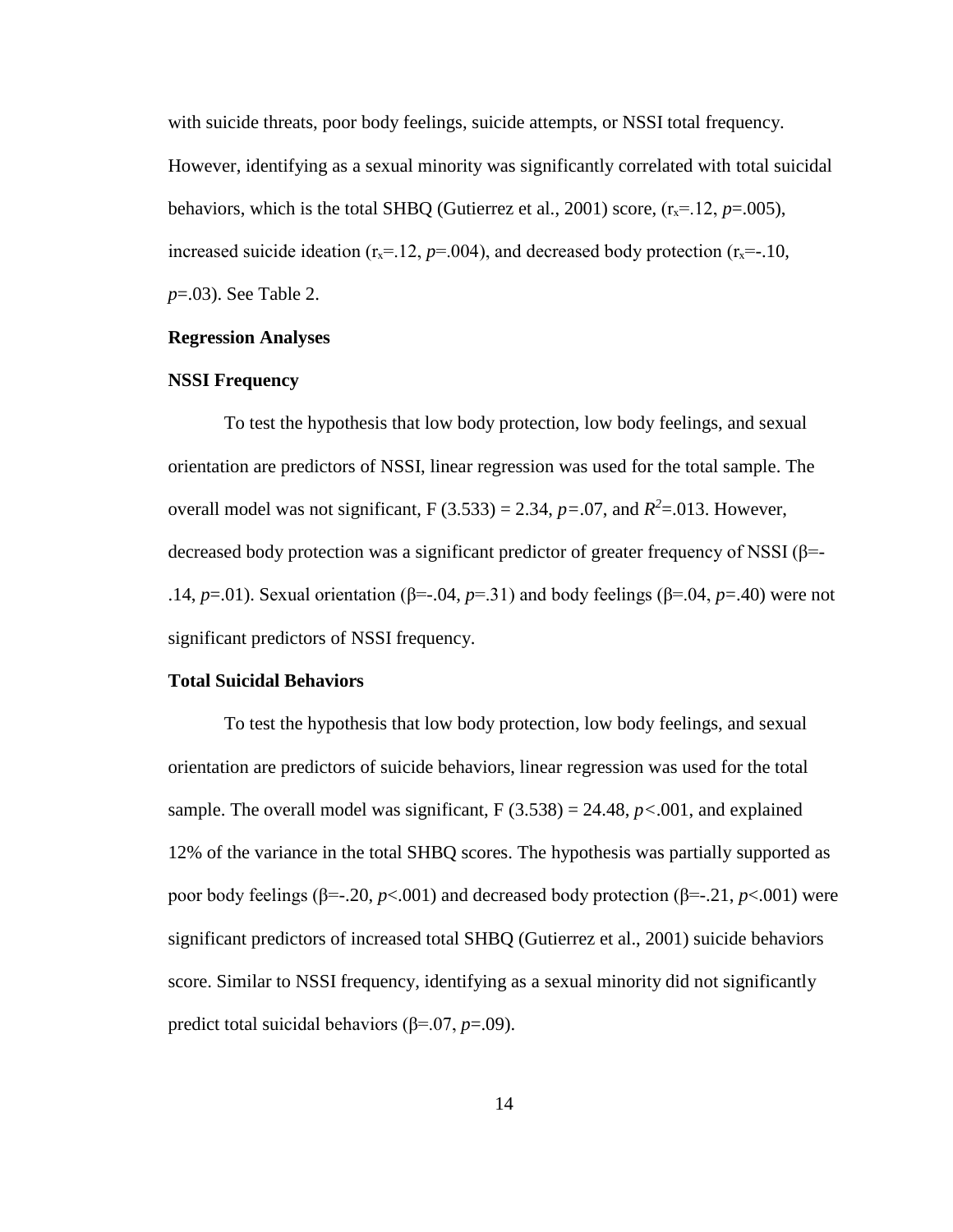#### **Discussion**

The primary purpose of this study was to examine body image, body feelings, and sexual orientation as possible predictive factors for NSSI and suicidal behaviors. The first hypothesis was that NSSI, suicide attempts, suicide threats, and suicidal ideation would be more prevalent in sexual minorities compared to heterosexuals. This hypothesis was partially supported in that the results showed sexual minorities to have a significantly greater likelihood of reporting suicide ideation compared to heterosexuals which is expected based on past research (Russell, 2003). Russell's (2003) meta-analysis reviewed literature from the past 50 years which consistently found increased suicidality, including suicidal ideation, in sexual minority youth. However, despite convincing evidence from the literature, a few researchers continue to argue against the evidence of increased suicide risk in sexual minorities which supports the non-significant correlations between NSSI and suicide attempt prevalence and sexual orientation found in the present study (Savin-Williams, 2001). Savin-Williams (2001) presents four problems with suicide research with sexual minorities they feel to be responsible for non-representative information: assessing suicidality constructs with single item questions, inadequate sampling for the target population, using vague definitions for suicide related questionnaire items, and using invalid or unreliable measure to assess suicide attempt and sexual orientation. We found these problems to be present in the current study. The geographic location of WKU is a very rural and conservative area where exploration of any sexual orientation other than heterosexuality is not as socially acceptable as in more liberal parts of the United States. This limits the generalizability of the current study as our sample might not have accurately represented the diversity of the general population.

15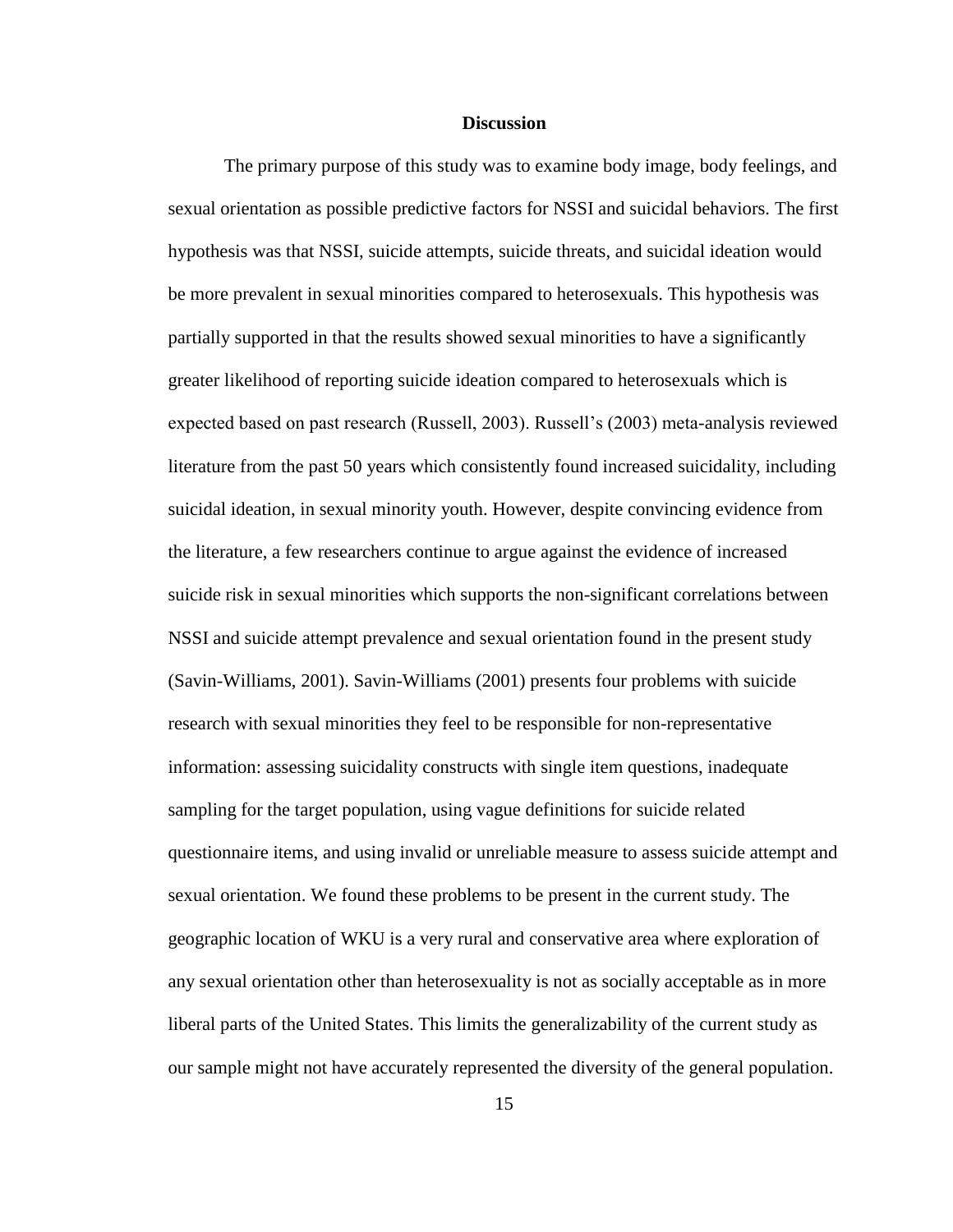Although our results were not congruent with current literature, misrepresentation of the sexual minority population may be the explanation. Future research should continue to focus on sexual orientation, NSSI, and suicidal behaviors while controlling for the abovementioned concerns.

We did find a higher prevalence of suicidal ideation in the sexual minority sample compared to the heterosexual sample. This means the sexual minority group experienced suicidal ideation significantly more than heterosexuals. Because we found this with such a small representation of sexual minorities, this could indicate that sexual minorities experience suicidal ideation more than other suicidal behaviors such as suicide attempts or suicidal threats.

The second hypothesis was that body protection and body feelings would be associated with sexual minority status. Although a significant correlation was not found between body feelings and sexual orientation, results did show that decreased body protection was correlated with being a sexual minority. Very few studies exist that address body protection and body feelings in sexual minorities and most sexual minority body image research only addresses a specific gender. Because body image is a difficult construct to measure, the gender specific research varies by how body image is measured. Some studies focus on men (Hadland et al., 2014) or women (McCabe & Ricciardelli, 2004) specifically, while some measure body image through physical aspects (Neumark-Sztainer et al., 2006) and others by body dissatisfaction (Hadland et al., 2014). It would be ideal for future research to explore various aspects of body image in sexual minorities.

Cronbach's Alphas for the body protection and body care subscales were lower than expected, especially when compared to the original validation study indicating that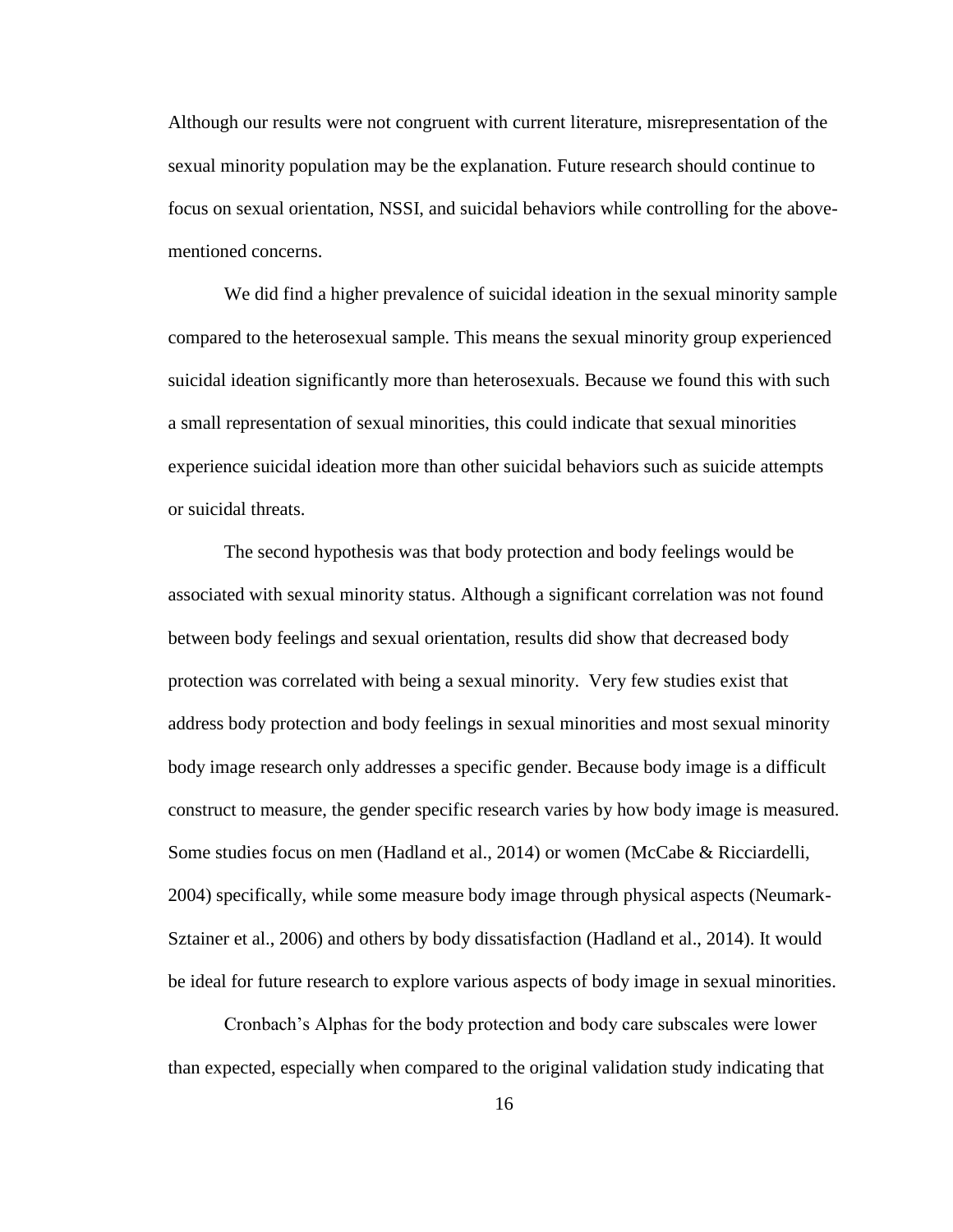the items may not have adequately measure body protection and body care. This is concerning considering our primary use of the body protection subscale. However, a possible explanation for the lower scores is that the original and subsequent validations of the Body Investment Scale typically include only adolescent samples and the current study included only college students. The Body Investment Scale may not be an as reliable measure of body protection or body care for college students as it is adolescents.

The third hypothesis was that low body protection, low body feelings, and sexual orientation would be associated with increased NSSI and suicidal behavior. This hypothesis was partially supported by the results as decreased body protection was as a significant predictor of NSSI frequency and suicidal behaviors. Poorer body feelings were also predictive of suicidal behaviors. Current research supports these results although much of body image research includes gender specific studies. Fredrickson and Roberts (1997) developed the Objectification Theory which states that women internalize the societal projections of what the body should look like. These internalizations lead women to see themselves as more of an object which decreases their self-respect and perpetuates negative body attitudes. This sense of negative body disregard increases their likelihood of engaging in NSSI or suicidal behaviors (Orbach, 1996). This theory supports the hypothesis in that it provides a direct connection between NSSI, suicidal behaviors, and body feelings and protection but only for women. Further research on objectification and men would be an informative contribution to the literature as this topic is not a common area for study.

Sexual orientation was not found to be a significant predictor of NSSI or suicide even though the literature establishes higher rates of NSSI and suicidal behaviors in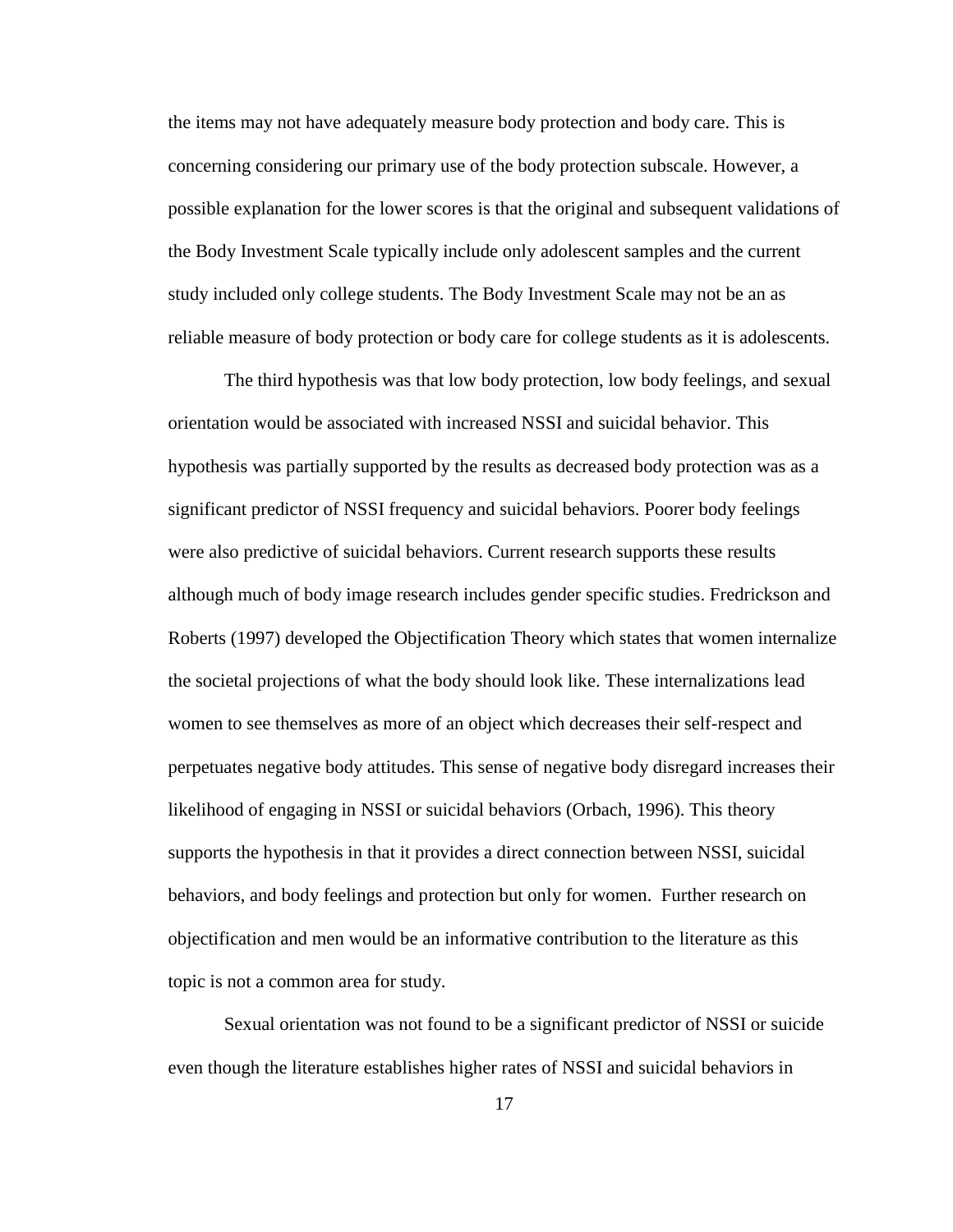sexual minorities. This indicates a possible factor which may co-occur with sexual orientation to be the predictor of NSSI and suicidal behaviors. In order to better explain these relationships, future research should expand upon the current study and objectively measure sexual orientation, suicidal behaviors, NSSI, and the four facets of body image.

#### **Limitations**

The current study has a few limitations, the first one being the lack of sample diversity. Because all participants were college students who are already at a higher risk for NSSI and suicidal behaviors compared to adults, the sample was not generalizable to other populations. This study also had only a small representation of sexual minority students, making it more difficult to study trends within that sub-sample. Additionally, the sexual minority sample had limited representation of the multiple non-heterosexual orientations (i.e. bisexual, homosexual, asexual, etc.) which may influence the representativeness of the final results. Because of gender trends in body image and selfharm research, data could be inaccurately representative of the population due to a majority female and Caucasian sample. Additionally, the measures used in this study were all self-report data which increases the possibility of variance due to self-report bias. Information could have been inaccurately reported. Objective measures would be a more accurate means of gathering these data. Finally, participants were not given the option to write in their sexual orientation and were limited to choosing items from a specific list, a possible limitation to our perception of the diversity of our sample. It would be beneficial for future studies to further measure sexual orientation in more depth.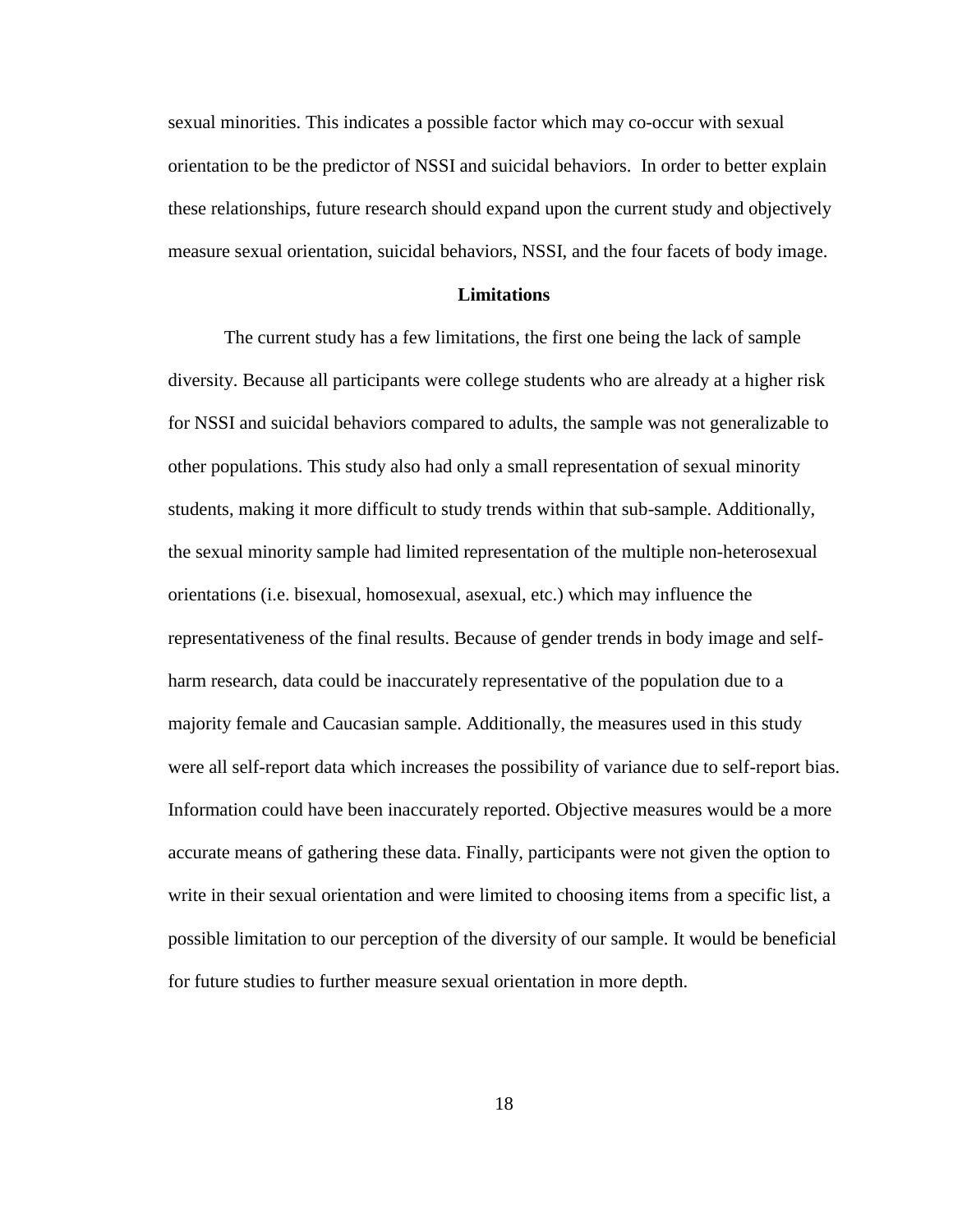#### **Conclusion**

Although the study did not show a significant difference in the frequency of NSSI and suicidal behaviors between the sexual minority and heterosexual samples, results did indicate that sexual minorities were more likely to experience suicidal ideation than heterosexuals. The study also found that identifying as a sexual minority was associated with increased total suicidal behaviors, suicidal ideation, and decreased body protection. Sexual orientation and body feelings were not found to be significant predictors of increased NSSI; however, decreased body protection indicated a higher frequency of NSSI. Body feelings and body protection were also found to be significant predictors of suicide behaviors although sexual orientation was not. Considering the inconsistencies among the studies of NSSI and suicidal behaviors as they relate to body image and sexual orientation, it is crucial to continue research in this area.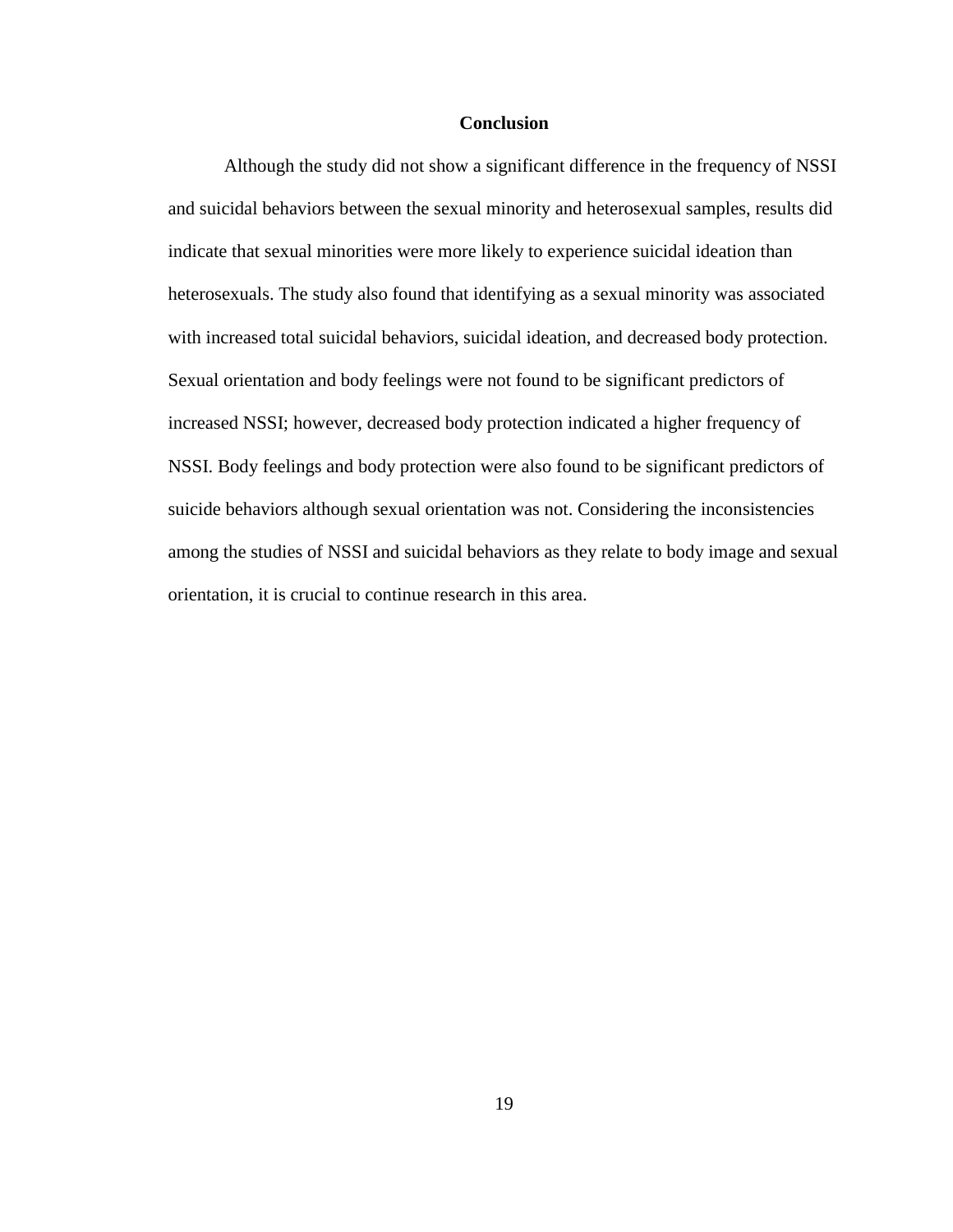#### **References**

- Bearman, S. K., Presnell, K., Martinez, E., & Stice, E. (2006). The skinny on body dissatisfaction: A longitudinal study of adolescent girls and boys. *Journal of Youth and Adolescence, 35(2)*, 217-229.
- Beren, S. E., Hayden, H. A., Wilfley, D. E., & Grilo, C. M. (1996). The influence of sexual orientation on body dissatisfaction in adult men and women. *International Journal of Eating Disorders, 20(2)*, 135-141.
- Blosnich, J., & Bossarte, R. (2011). Low Level violence in schools: Is there an association between school safety measures and peer victimization?. *Journal of School Health, 81(2),* 107-113.
- Borrill, J., Fox, P., Flynn, M., & Roger, D. (2009). Students who self-harm: Coping style, rumination and alexithymia. *Counselling Psychology Quarterly, 22(4)*, 361-372.
- Brausch, A. M., & Muehlenkamp, J. J. (2007). Body image and suicidal ideation in adolescents. *Body Image, 4(2)*, 207-212.
- Brown, T. A., Cash, T. F., & Mikulka, P. J. (1990). Attitudinal body-image assessment: Factor analysis of the Body-Self Relations Questionnaire. *Journal of Personality Assessment, 55(1-2)*, 135-144.
- Bruch, H. (1973). *Eating disorders: Obesity, anorexia nervosa, and the person within* (Vol. 5052). Basic Books.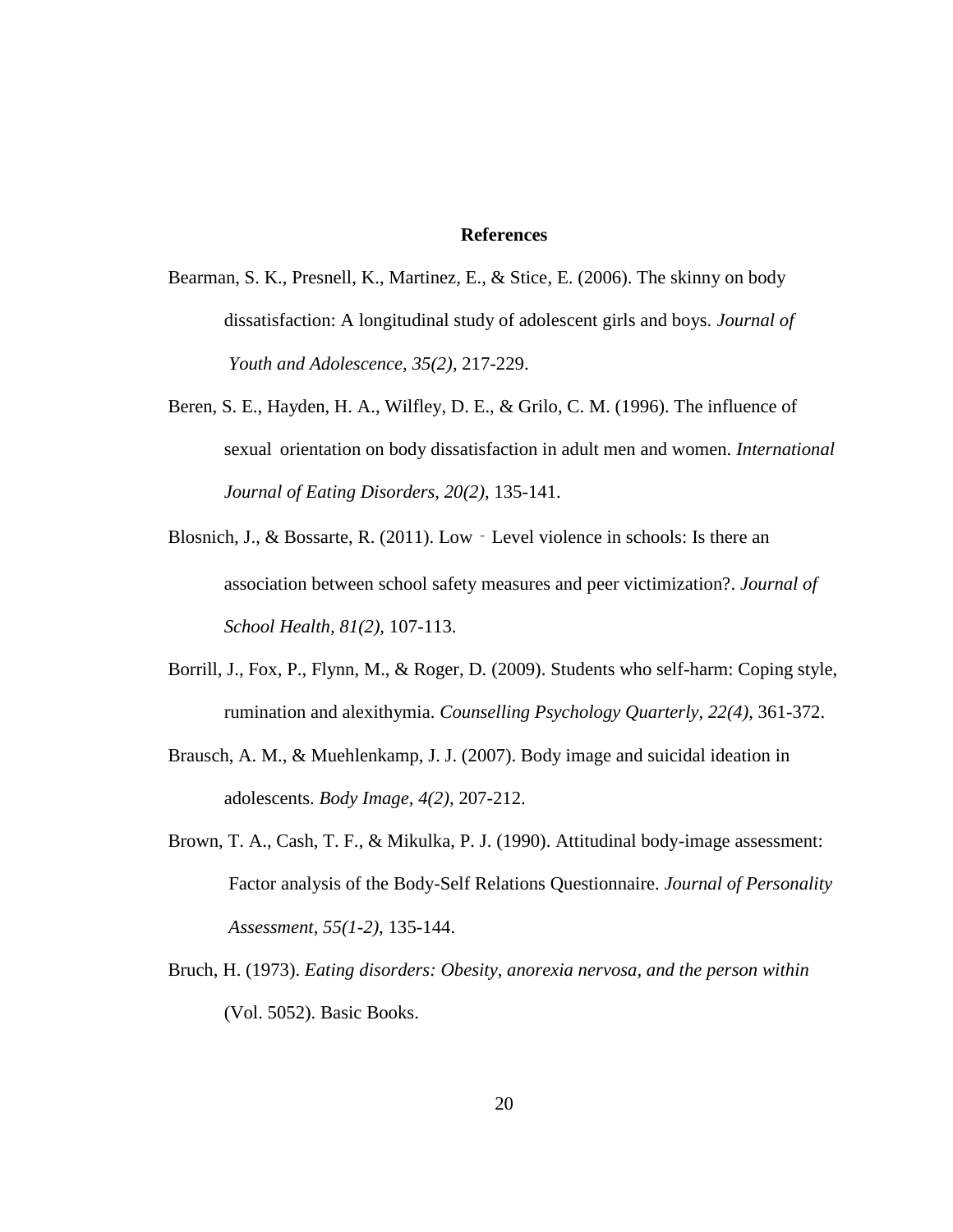- Cash, T. F. (1990). The psychology of physical appearance: Aesthetics, attributes, and images. In T. F. Cash & T. Pruzinsky (Eds.), *Body images: Development, deviance, and change* (pp. 51-79). New York: Guilford Press.
- Cash, T. F. (2002). Cognitive-behavioral perspectives on body image. *Body image: A handbook of theory, research, and clinical practice* (38-46). New York, NY: Guilford Press.
- Cash, T. F. (2004). Body image: Past, present, and future. *Body image, 1(1),* 1-5.
- Cash, T. F., Morrow, J. A., Hrabosky, J. I., & Perry, A. A. (2004). How has body image changed? A cross-sectional investigation of college women and men from 1983 to 2001. *Journal of Consulting and Clinical Psychology, 72*, 1081-1089.
- Cash, T. F., & Pruzinsky, T. (2002). *Body image: A handbook of theory, research, and clinical practice.* New York: Guilford Press.
- Centers for Disease Control and Prevention. Health, United States, 2014: With Special Feature on Adults Aged 55-64. DHHS Publication No. 2015-1232.
- Clark, R., Anderson, N.B., Clark, V.R., & Williams, D.R. (1999). Racism as a stressor for African Americans: A biopsychological model. *American Psychologist, 54*, 805-816.
- Cramer, R. J., Chevalier, C., Gemberling, T. M., Stroud, C. H., & Graham, J. (2015). A confirmatory factor analytic evaluation of the Klein Sexual Orientation Grid. *Psychology of Sexual Orientation and Gender Diversity, 2(2)*, 123.
- Cross, L. W. (1993). Body and self in feminine development: Implications for eating disorders and delicate self-mutilation. *Bulletin of the Menninger Clinic, 57*, 41– 69.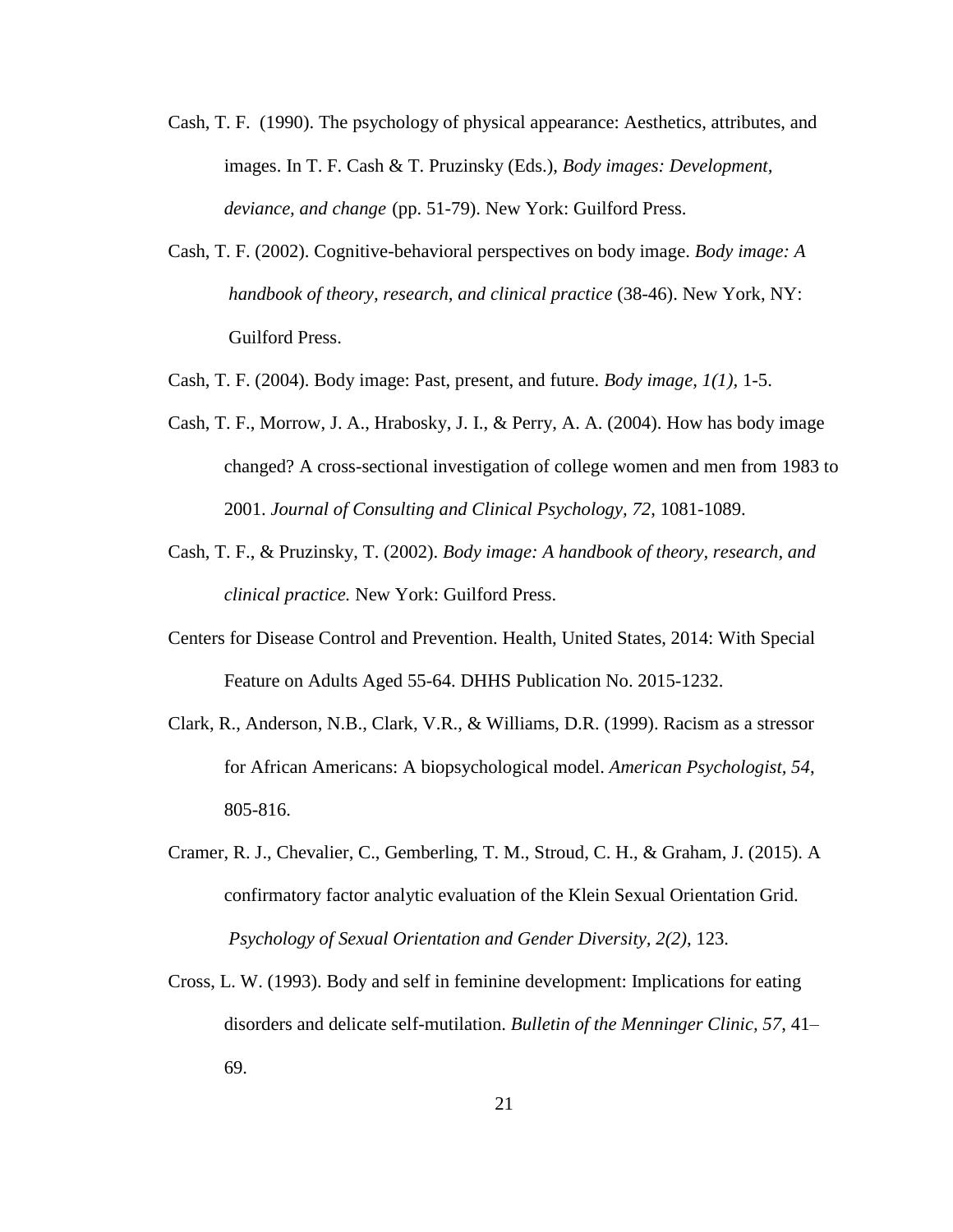- Donelson, E., & Gullahorn, J.E. (1977). *Women: A Psychological Perspective.* New York: Wiley.
- Ellis, A. L., & Mitchell, R. W. (2000). Sexual Orientation. In L.T. Szuchman & F. Muscarella (Eds.), *Psychological perspectives on human sexuality (*196- 231). Hoboken, NJ: John Wiley & Sons Inc.
- Fisher, S. (1990). The evolution of psychological concepts about the body. In T.F. Cash & T. Pruzinsky (Eds.), *Body images: Development, deviance, and change* (pp. 3- 20). New York: Guilford Press.
- Fredrickson, B. L., & Roberts, T. (1997). Objectification theory: Toward understanding women's lived experiences and mental health risks*. Psychology of Women Quarterly, 21*, 173-206.
- French, S. A., Story, M., Remafedi, G., Resnick, M. D. and Blum, R. W. (1996). Sexual orientation and prevalence of body dissatisfaction and eating disordered behaviors: A population-based study of adolescents. *International Journal of Eating Disorders, 19(2)*, 119–126.
- Gutierrez, P. M., Osman, A., Barrios, F. X., & Kopper, B. A. (2001). Development and initial validation of the Self-Harm Behavior Questionnaire. *Journal of Personality Assessment, 77(3)*, 475-490.

Haas, A. P., Eliason, M., Mays, V. M., Mathy, R. M., Cochran, S. D., D'Augelli, A. R., & Russell, S. T. (2010). Suicide and suicide risk in lesbian, gay, bisexual, and transgender populations: review and recommendations. *Journal of Homosexuality, 58(1)*, 10-51.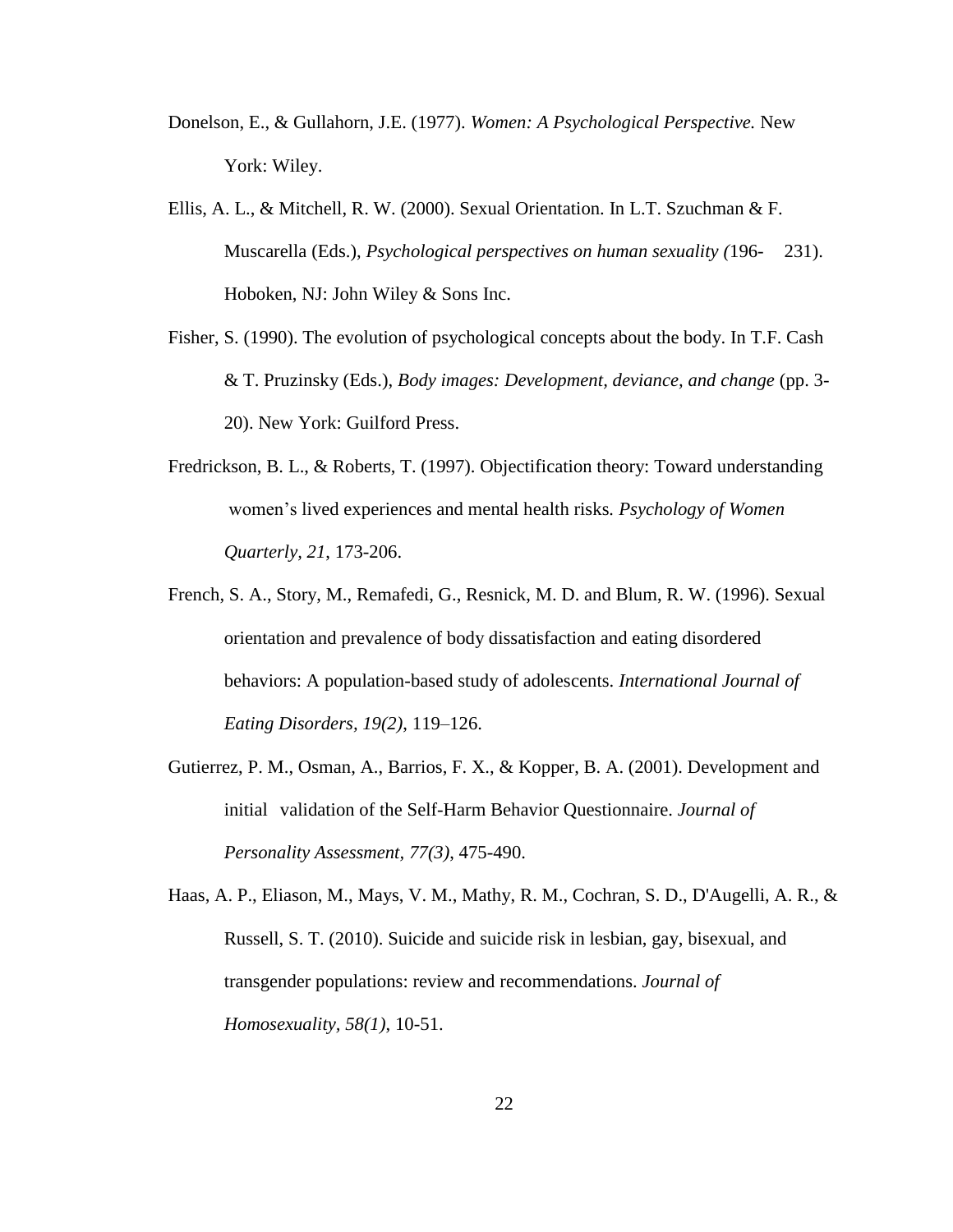- Hadland, S. E., Austin, S. B., Goodenow, C. S., & Calzo, J. P. (2014). Weight misperception and unhealthy weight control behaviors among sexual minorities in the general adolescent population. *Journal of Adolescent Health, 54(3)*, 296-303.
- Hoff, E.R., & Meuhlenkamp, J. (2009) Nonsuicidal self-injury in college students: The role of perfectionism and rumination. *Suicide & Life – Threatening Behavior, 39(6)*, 576-587.
- King, M., Semlyen, J., Tai, S. S., Killaspy, H., Osborn, D., Popelyuk, D., & Nazareth, I. (2008). A systematic review of mental disorder, suicide, and deliberate self harm in lesbian, gay and bisexual people. *BMC Psychiatry, 8(1*),1.. doi:10.1186/1471-244X-8-70
- Klonsky, E. D., & Glenn, C. R. (2009). Assessing the functions of non-suicidal selfinjury: Psychometric properties of the Inventory of Statements About Self-injury (ISAS). *Journal of Psychopathology and Behavioral Assessment, 31(3)*, 215-219.
- Klonsky, E. D., & Muehlenkamp, J. J. (2007). Self injury: A research review for the practitioner. *Journal of Clinical Psychology, 63(11)*, 1045-1056.
- Laye-Gindhu, A., & Schonert-Reichl, K. A. (2005). Nonsuicidal self-harm among community adolescents: Understanding the "whats" and "whys" of self-harm. *Journal of Youth and Adolescence, 34(5),* 447-457.
- McCabe, M. P., & Ricciardelli, L. A. (2004). Body image dissatisfaction among males across the lifespan: A review of past literature*. Journal of Psychosomatic Research, 56(6)*, 675-685.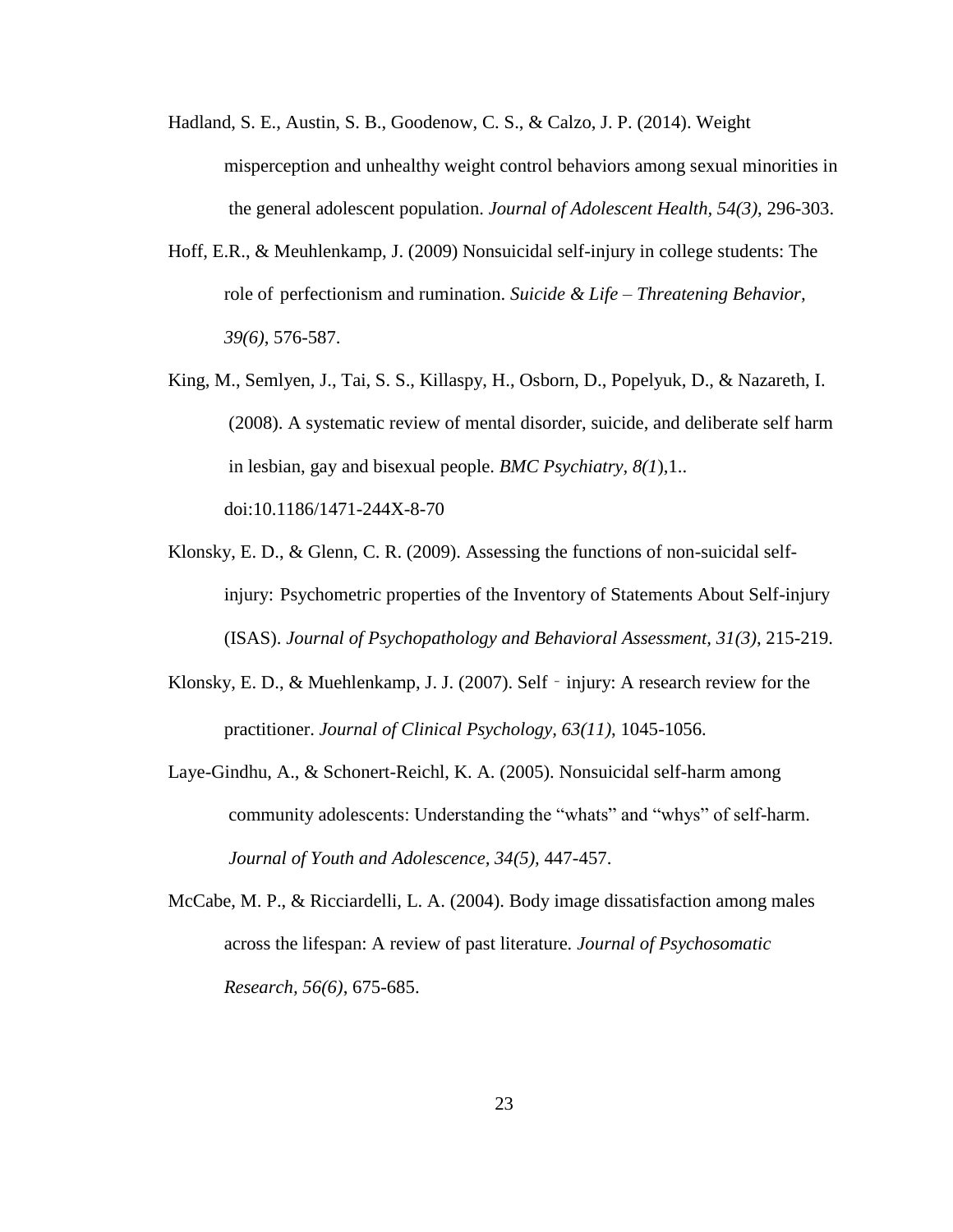- McCreary, D.R. (2011). Body image and muscularity. In. T.F. Cash & L. Smolak (Eds.), *Body image: A handbook of science, practice, and prevention* (pp. 198-205). New York, NY: Guilford Press.
- Meyer, I. H. (2003). Prejudice, social stress, and mental health in lesbian, gay, and bisexual populations: Conceptual issues and research evidence. *Psychological Bulletin, 129(5),* 674.
- Meyer, I. H. (1995). Minority stress and mental health in gay men. *Journal of Health and Social Behavior*, 38-56.
- Mishna, F., Newman, P. A., Daley, A., & Solomon, S. (2009). Bullying of lesbian and gay youth: A qualitative investigation. *British Journal of Social Work, 39(8),* 1598-1614.
- Muehlenkamp, J. J., Hilt, L. M., Ehlinger, P. P., & McMillan, T. (2015). Nonsuicidal self-injury in sexual minority college students: a test of theoretical integration. *Child and Adolescent Psychiatry and Mental Health, 9(1),* 1-8.
- Muehlenkamp, J. J., Swanson, J. D., & Brausch, A. M. (2005). Self objectification, risk taking, and self-harm in college women. *Psychology of Women Quarterly, 29(1),* 24-32.
- Nelson, A., & Muehlenkamp, J. J. (2012). Body attitudes and objectification in nonsuicidal self-injury: Comparing males and females. *Archives of Suicide Research, 16(1)*, 1-12.
- Neumark-Sztainer, D., Levine, M. P., Paxton, S. J., Smolak, L., Piran, N., & Wertheim, E. H. (2006). Prevention of body dissatisfaction and disordered eating: What next?. *Eating Disorders, 14(4)*, 265-285.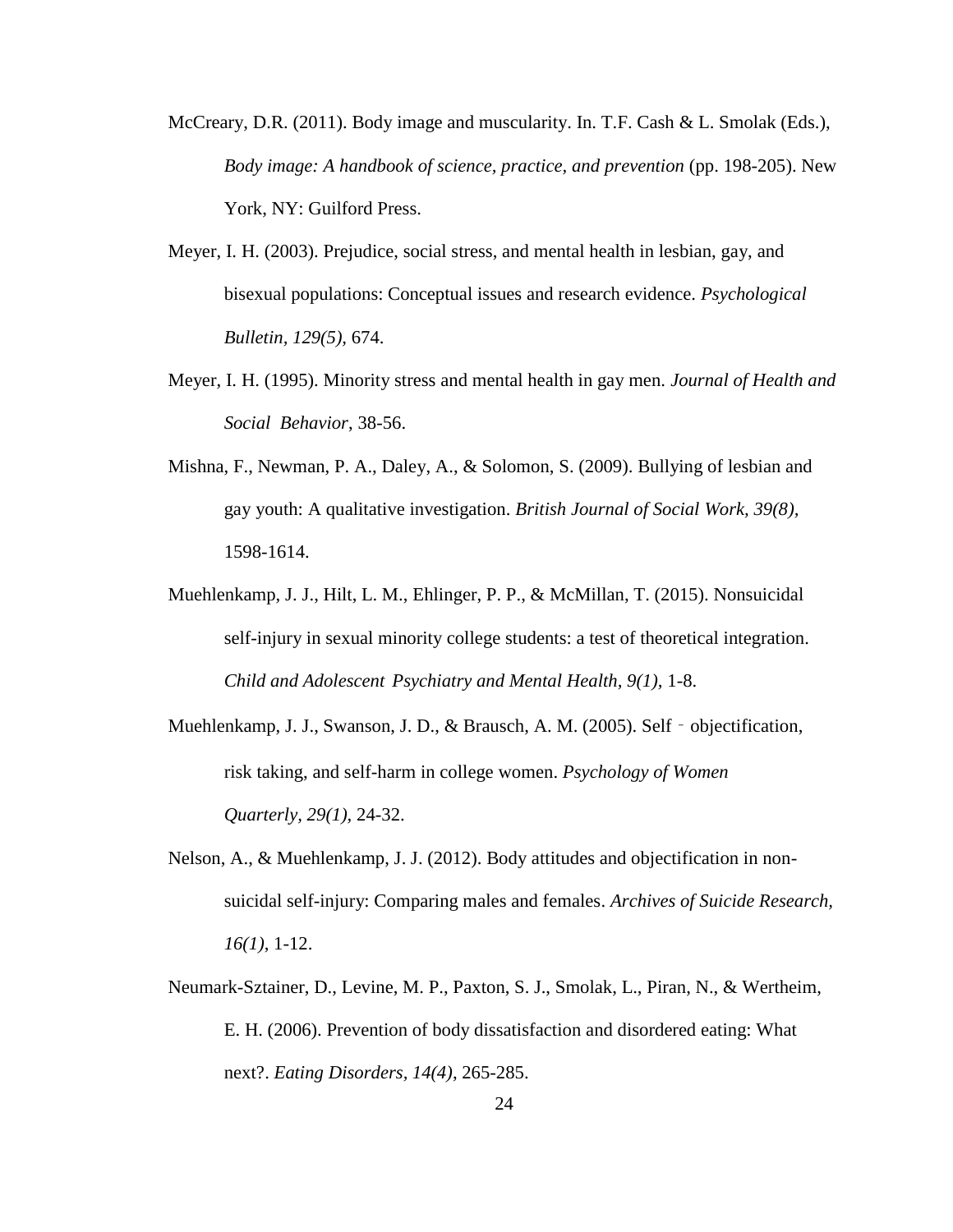- Orbach, I. (1996). The role of the body experience in self-destruction. *Clinical Child Psychology and Psychiatry, 1(4)*, 607-619.
- Orbach, I., & Mikulincer, M. (1998). The Body Investment Scale: Construction and validation of a body experience scale. *Psychological Assessment, 10(4),* 415.
- Osman, A., Bagge, C. L., Gutierrez, P. M., Konick, L. C., Kopper, B. A., & Barrios, F. X. (2001). The Suicidal Behaviors Questionnaire-Revised (SBQ-R): validation with clinical and nonclinical samples. *Assessment, 8(4),* 443-454.
- Polimeni, A. M., Austin, S. B., & Kavanagh, A. M. (2009). Sexual orientation and weight, body image, and weight control practices among young Australian women. *Journal of Women's Health, 18(3),* 355-362.
- Pompili, M., Girardi, P., Innamorati, M., Tatarelli, G., Ruberto, A., Ferrari, V., & Tatarelli, R. (2007). Body uneasiness and suicide risk in a non-clinical sample of university students. *Archives of Suicide Research, 11(2)*, 193–202.
- Reisner, S. L., Biello, K., Perry, N. S., Gamarel, K. E., & Mimiaga, M. J. (2014). A compensatory model of risk and resilience applied to adolescent sexual orientation disparities in nonsuicidal self-injury and suicide attempts. *American Journal of Orthopsychiatry, 84(5),* 545.
- Reynolds, W. M. (1991). Psychometric characteristics of the Adult Suicidal Ideation Questionnaire in college students. *Journal of personality assessment, 56(2),* 289- 307.
- Ross, S., Heath, N. L., & Toste, J. R. (2009). Non-suicidal self-injury and eating pathology in high school students. *American Journal of Orthopsychiatry, 79(1),* 83.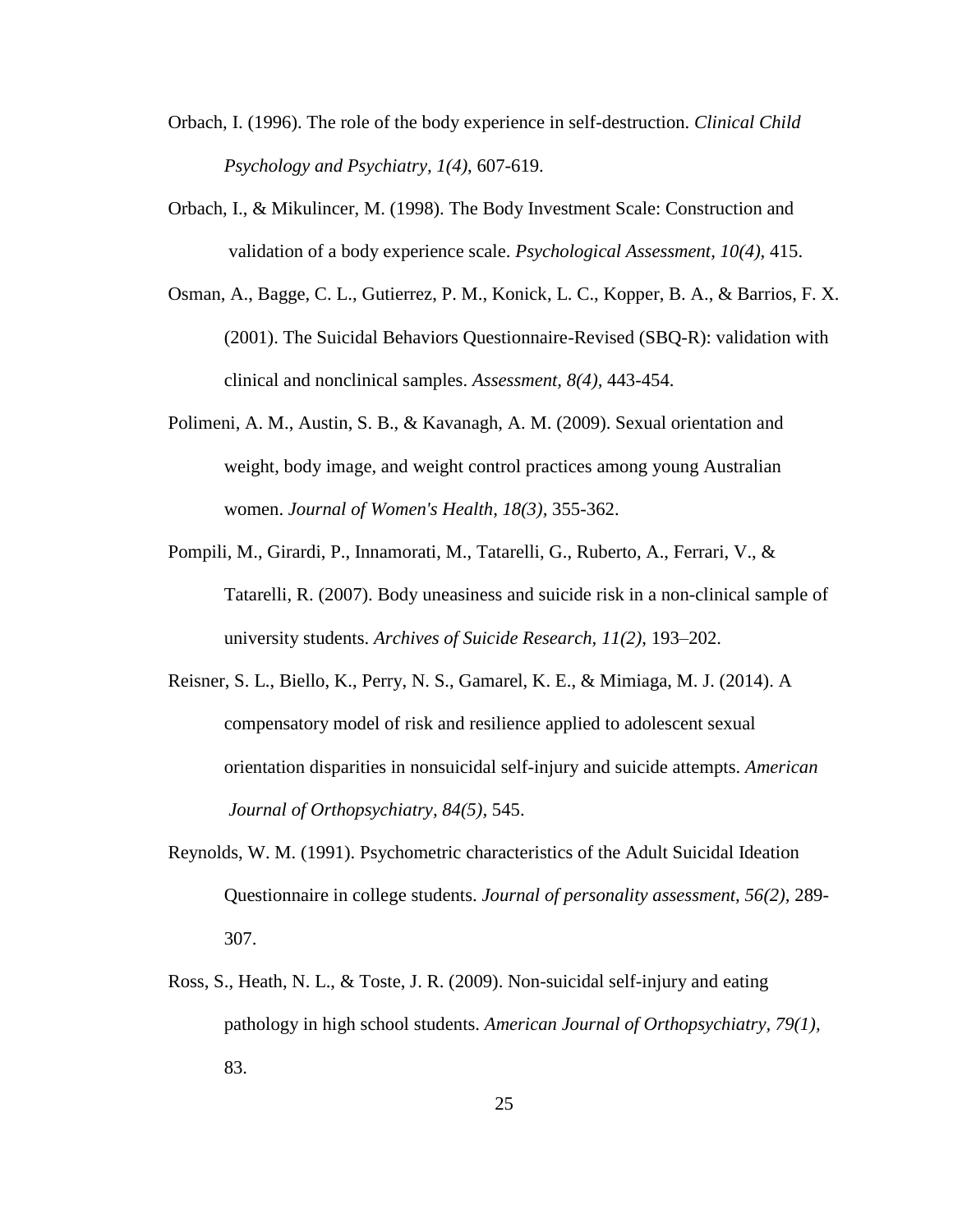- Russell, S. T. (2003). Sexual minority youth and suicide risk. *American Behavioral Scientist, 46(9)*, 1241-1257.
- Russell, S. T., & Joyner, K. (2001). Adolescent sexual orientation and suicide risk: Evidence from a natural study. *American Journal Of Public Health, 91(8),* 1276- 1281.
- Savin-Williams, R. C. (2001). A critique of research on sexual-minority youths. *Journal of Adolescence, 24(1)*, 5-13.
- Strong, S.M., Williamson, D.A., Netemeyer, R.G., & Geer, J.H. (2000). Eating disorder symptoms and concerns about body differ as a function of gender and sexual orientation. *Journal of Social and Clinical Psychology, 19(2),* 240-256.

Thompson, J. K. (2004). *Handbook of eating disorders and obesity*. New York: Wiley.

- Ura, M., & Preston, K. J. (2015). The influence of thin-ideal internalization on women's body image, self-esteem, and appearance avoidance: Covariance structure analysis. *American Communication Journal, 17(2),* 15-26.
- Whitlock, J., Muehlenkamp, J., & Eckenrode, J. (2008). Variation in nonsuicidal selfinjury: Identification and features of latent classes in a college population of emerging adults. *Journal of Clinical Child & Adolescent Psychology, 37(4),* 725- 735.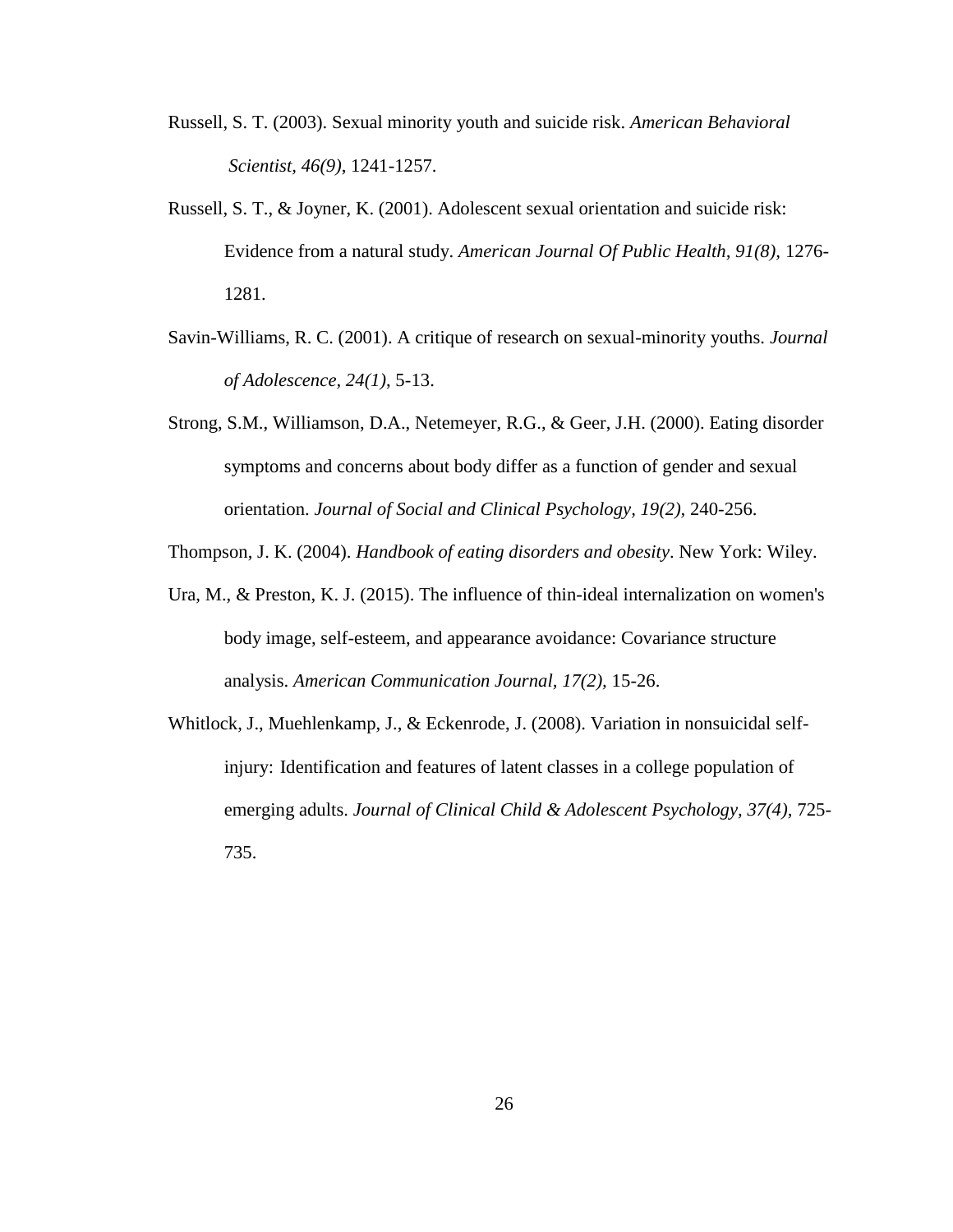## Table 1

## *Descriptive Statistics of NSSI, SHBQ Scores, and Body Investment*

| Scale                                  | $\boldsymbol{n}$ | Range         | $\boldsymbol{M}$ | SD     | <b>Skewnes</b><br>S | Kurtosis |
|----------------------------------------|------------------|---------------|------------------|--------|---------------------|----------|
| NSSI Frequency (raw)                   | 543              | $0-$<br>2402  | 48.24            | 184.59 | 7.74                | 75.23    |
| <b>NSSI</b> Frequency<br>(transformed) | 543              | $0-$<br>49.01 | 3.06             | 6.24   | 3.20                | 13.41    |
| <b>Total Suicide Behaviors</b>         | 552              | $0 - 67$      | 7.25             | 11.89  | 2.09                | 4.92     |
| <b>Total Suicide Ideation</b>          | 552              | $0 - 14$      | 2.04             | 3.72   | 1.60                | 1.19     |
| <b>Total Suicide Threats</b>           | 552              | $0 - 20$      | .83              | 3.28   | 4.07                | 16.02    |
| <b>Total Suicide Attempts</b>          | 552              | $0 - 25$      | 1.03             | 4.02   | 3.91                | 14.36    |
| <b>Body Protection</b>                 | 549              | 13-29         | 22.71            | 2.64   | $-.82$              | .86      |
| <b>Body Feelings</b>                   | 549              | $5 - 25$      | 17.30            | 4.74   | $-.55$              | $-.37$   |